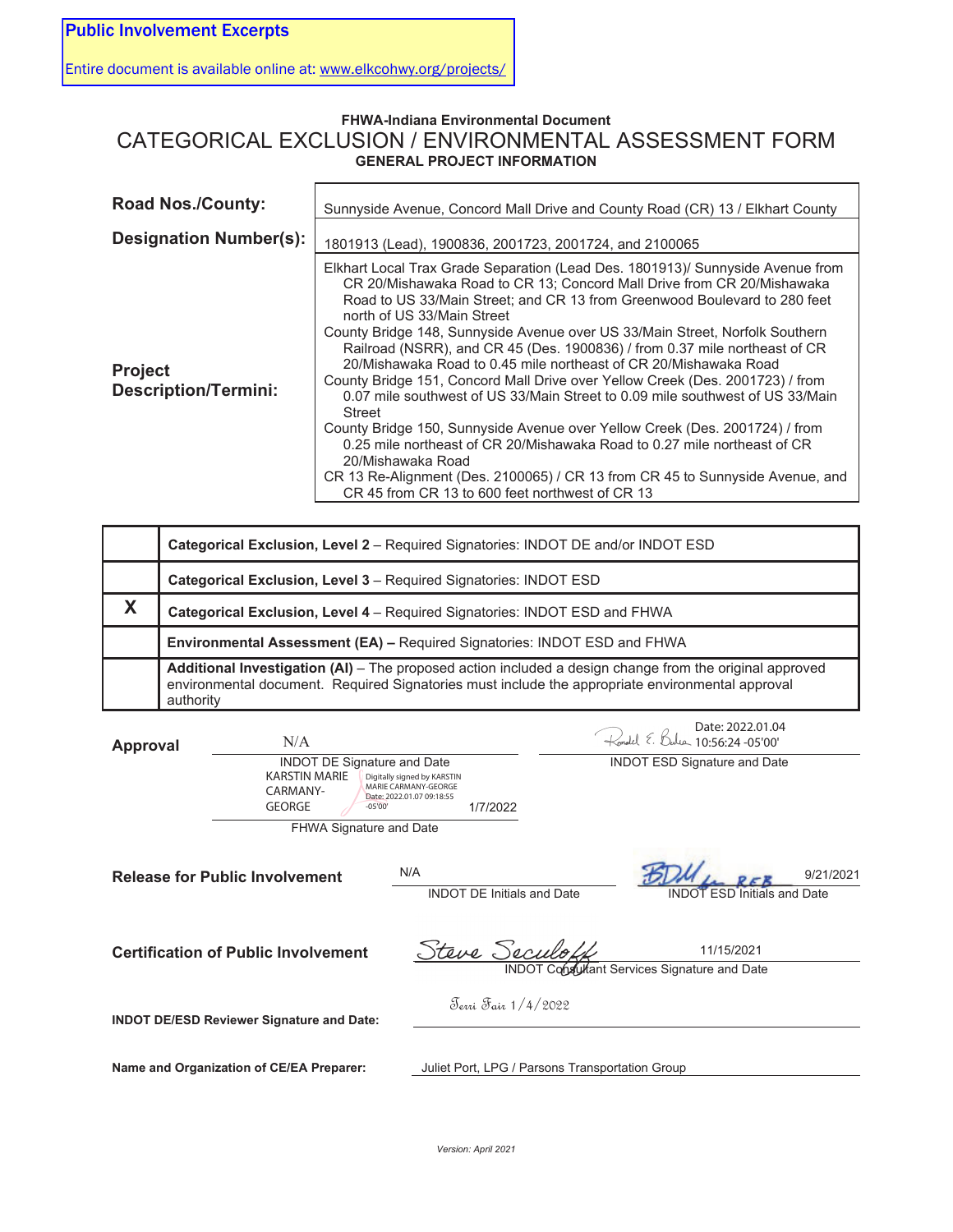## *Indiana Department of Transportation*

County Elkhart Routes Sunnyside Avenue, Concord Mall Drive, and CR 13 Des. No. 1801913 (Lead)

## **Part I – Public Involvement**

Every Federal action requires some level of public involvement, providing for early and continuous opportunities throughout the project development process. **The level of public involvement should be commensurate with the proposed action.** 

Does the project have a historic bridge processed under the Historic Bridges PA\*? **THE** If No, then:

**Opportunity for a Public Hearing Required?** 



*\*A public hearing is required for all historic bridges processed under the Historic Bridges Programmatic Agreement between INDOT, FHWA, SHPO, and the ACHP.* 

*Discuss what public involvement activities (legal notices, letters to affected property owners and residents (i.e. notice of entry), meetings, special purpose meetings, newspaper articles, etc.) have occurred for this project.* 

#### **Initial Activities**

Notice of Entry letters were mailed to potentially affected property owners near the project area on June 2, 2020 notifying them about the project and that individuals responsible for land surveying and field activities may be seen in the area. Sample copies of the Notice of Entry letters are included in Appendix G-1.

A draft Public Involvement Plan (PIP) was prepared by Parsons early in the project development process, which was approved by Indiana Department of Transportation (INDOT) in August of 2020. The purpose of the PIP was to establish goals and strategies for engaging with the public and key stakeholders in accordance with the current INDOT *Public Involvement Policies and Procedures Manual*. The draft PIP was updated to reflect changes in the project and INDOT policies, and per comments by INDOT Environmental Services Division (ESD) on July 27, 2021; see Appendix G-3 to G-13.

Two public meetings were held in August of 2020. The virtual public open house (virtual meeting) was held on August 10, 2020, and the in-person public open house (open house) was held on August 25, 2020. On August 4, 2020, a Notice of Public Meeting and project map were sent to project stakeholders and local media (Appendix G-14 to G-16). On the same day, a post card advertisement was sent to Postal Routes that overlap the project area: 46516-CO61 (795 residences and 2 businesses) and 46517- CO51 (505 residences and 153 businesses) (Appendix G-17). Elkhart County also advertised the meetings via a flier that was posted on their website and sent to their email list (Appendix G-18). Sixty-nine people attended the virtual meeting (Appendix G-27), and 27 people attended the open house (Appendix G-28 to G-30).

During the public meetings, the project team members provided a handout (Appendix G-31 to G-32), showed poster boards (Appendix G-33 to G-35), and gave a presentation on the project's purpose and need, environmental analyses, and the preliminary alternatives (Appendix G-19 to G-26).

Information about the project and public meetings has been covered in local media. The proposed project was discussed in the *Indiana Economic Digest* on May 12, 2018 (Appendix G-42 to G-43) and on *Inside Indiana Business* on December 13, 2018 (Appendix G-44 to G-46). An editorial about the proposed project and the history of the Concord Mall area was published in an online blog, *The Wrath of Kon* on January 25, 2020 (Appendix G-37 to G-39). The *Elkhart Truth* covered the proposed project and upcoming public meetings on August 6, 2020 and August 11, 2020 (Appendix G-36, and G-40 to G-41). Following the meetings, the *Elkhart Truth* published a front-page article about the open house on August 27, 2020 (Appendix G-47 to G-48). Additionally, local television news *Michiana WSBT 22* covered the project and in-person open house on August 26, 2020 (Appendix G-49 to G-50).

A total of seven comments were received following the public meetings, which are summarized in the Public Comment Log (Appendix G-51). Several attendees asked about the right-of-way (ROW) and relocation process, and/or requested to be added to mailing lists. There were two comments requesting additional through-lanes on the proposed overpass bridge and expressing concerns for the roundabout accommodating buses and emergency vehicles. Two comments opposed closure of the County Road (CR) 13 at-grade crossing. One attendee recommended looking at using the existing "underpass" within the project area (where the Norfolk Southern Railroad (NSRR) crosses over Yellow Creek). One comment requested Dunlap before Hively (a nearby railroad grade separation project). Additionally, one attendee had concerns that the proposed alignment would cause increased use of the atgrade crossing located approximately 1.1 miles southeast of the project area at CR 15/Ferndale Road (near the Meijer store). Copies of the comments are in Appendix G-52 to G-60.

This is page 2 of 48 Project name: Elkhart Local Trax Changes Controller Mate: December 28, 2021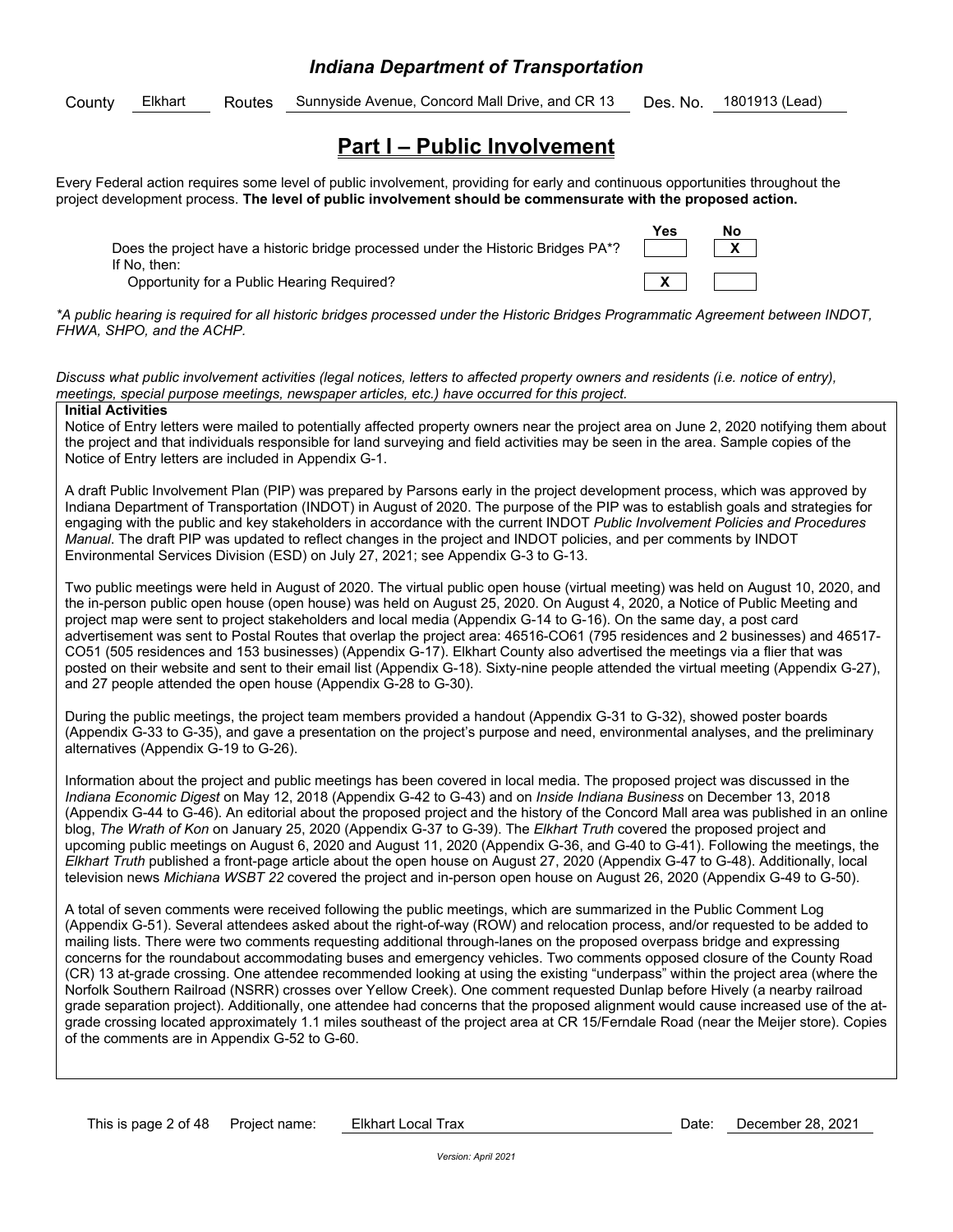|  |  |  | County Elkhart Routes Sunnyside Avenue, Concord Mall Drive, and CR 13 Des. No. 1801913 (Lead) |  |  |  |
|--|--|--|-----------------------------------------------------------------------------------------------|--|--|--|
|--|--|--|-----------------------------------------------------------------------------------------------|--|--|--|

To meet the public involvement requirements of Section 106, copies of a legal notice of Federal Highway Administration's (FHWA's) finding of "No Historic Properties Affected" were published in the *Elkhart Truth* on June 24, 2021, and in the *Goshen News* on June 26, 2021 offering the public an opportunity to submit comment pursuant to 36 CFR 800.2(d), 800.3(e), and 800.6(a)(4). The public comment period closed 30 days later on July 27, 2021. The text of the public notices and the affidavits of publication appear in Appendix D-100 to D-101. No comments were received.

A series of Kitchen Table Meetings (KTMs) were conducted with landowners who may be impacted by the ROW and relocation acquisition process. Primary concerns included impacts to their properties; changes in access including proposed cul-de-sacs, closure of the existing at-grade crossings, and the proposed roundabout/school buses; drainage; the ROW and relocation process; and, the project schedule. Direct impacts will be addressed through the acquisition process, in accordance with INDOT's *Real Estate Division Manual.* A log of these meetings is provided in Appendix G-62 to G-65.

#### **Public Hearing**

This project meets the minimum requirements described in the current INDOT *Project Development Public Involvement Procedures Manual*, which requires the project sponsor to hold a public hearing. Following release of the draft environmental document for public involvement, copies were posted online and placed at the Elkhart Public Library, Elkhart County Highway Department, and INDOT Fort Wayne District Office. A Legal Notice of Public Hearing (Notice) was sent along with a map to project stakeholders on September 28, 2021 (Appendix G-66 to G-68). A postcard advertising the hearing was mailed to the following four postal codes on October 1, 2021: 46516-C042 (697 properties), 46516-0061 (799 properties), 46517-C051 (671 properties), and 46517-C048 (863 properties) (Appendix G-86). The Notice was published twice in both the *Elkhart Truth*, on September 28, 2021 and October 5, 2021, and the *Goshen News,* on September 27, 2021 and October 4, 2021 (Appendix G-69 to G-77). As advertised, the comment period ended on October 28, 2021. Local media coverage included an article about the Elkhart County Commissioners in the *Goshen News* on October 4, 2021, an INDOT news release about the hearing on October 6, 2021, and articles about the upcoming hearing in the *Elkhart Truth* and *Yahoo News* on October 12, 2021 (Appendix G-88 to G-91).

An online presentation was held on October 12, 2021, and a public hearing was held the next day on October 13, 2021 at the Concord High School, adjacent to the project area. Twenty-one people attended the online presentation, and 74 people attended the public hearing (Appendix G-92 to G-98). During these meetings, the project team gave a presentation that covered stakeholders, previous outreach, the project development process, the project's purpose and need, alternatives considered, details about the preferred alternative, maintenance of traffic (MOT), environmental impacts, the right-of-way (ROW) and relocation process, and how to submit public comments (Appendix G-99 to G-113). At the hearing, attendees were provided a welcome letter (Appendix G-114 to G-115), project posterboards and a roundabout video were presented (Appendix G-33, G-34 and G-68), and project team members were available before and after the hearing to answer questions.

A total of 24 public comments were received, which expressed both support and a variety of concerns. A total of 12 of the comments expressed they did not support the project at all (i.e., supported the No Build alternative) and/or they did not support the preferred alternative. Concerns included costs, safety, and the traffic data used to support the preferred alternative (see Capacity, below). A total of three comments expressed support for the preferred alternative, two comments supported the southern alternative, and three comments did not support closing either at-grade crossing. Summaries of the other most common topics and associated responses are provided below. A complete log of the comments and responses is provided in Appendix G-116 to G-125. Copies of the hearing transcript (verbal comments) and written comments are provided in Appendix G-126 to G-131. Additionally, two agency responses were received (Appendix C-74 to C-76); applicable sections of this environmental document have been updated including Early Coordination, Ecological Resources, Threatened and Endangered Species, and Commitments.

CR 13 Footbridge: Five of the comments requested an additional bridge to the three proposed under the preferred alternative: a pedestrian-only "footbridge" at the existing CR 13 at-grade crossing. This section of CR 13, from US 33/Main Street to CR 45, crosses the railroad and has no pedestrian facilities. Therefore, the project team evaluated adding a 10-foot wide, multi-use path and structure to carry pedestrians over the railroad. This structure would need to meet the minimum vertical clearance over the railroad, which is 23 feet. In order to achieve that height with a path of acceptable grades (i.e., not too steep), the structure would either need long approaches, or sufficient footprints to accommodate switchbacks. The estimated cost to design and construct a sufficient pedestrian structure is \$3,000,000 to \$5,000,000 (plus ROW costs). The preferred alternative includes the addition of multiple pedestrian facilities, including sidewalks on all three proposed bridges; see the Project Description (Preferred Alternative) section for further discussion. Due to cost constraints, adding a pedestrian crossing to CR 13 was dismissed from further consideration. Please note, although the preferred alternative includes closing the current CR 13 at-grade crossing, it will not prevent the addition of pedestrian facilities along this stretch of CR 13 in the future.

Capacity: Five comments expressed concerns about capacity and whether the preferred alternative will create congestion and/or negatively impact first responders. The preferred alternative was analyzed in the project's *Traffic Operations Analysis Report*, which is based on existing traffic data and the regional model maintained by the Michiana Area Council of Governments (MACOG)

| This is page 3 of 48 | Project name: |
|----------------------|---------------|
|----------------------|---------------|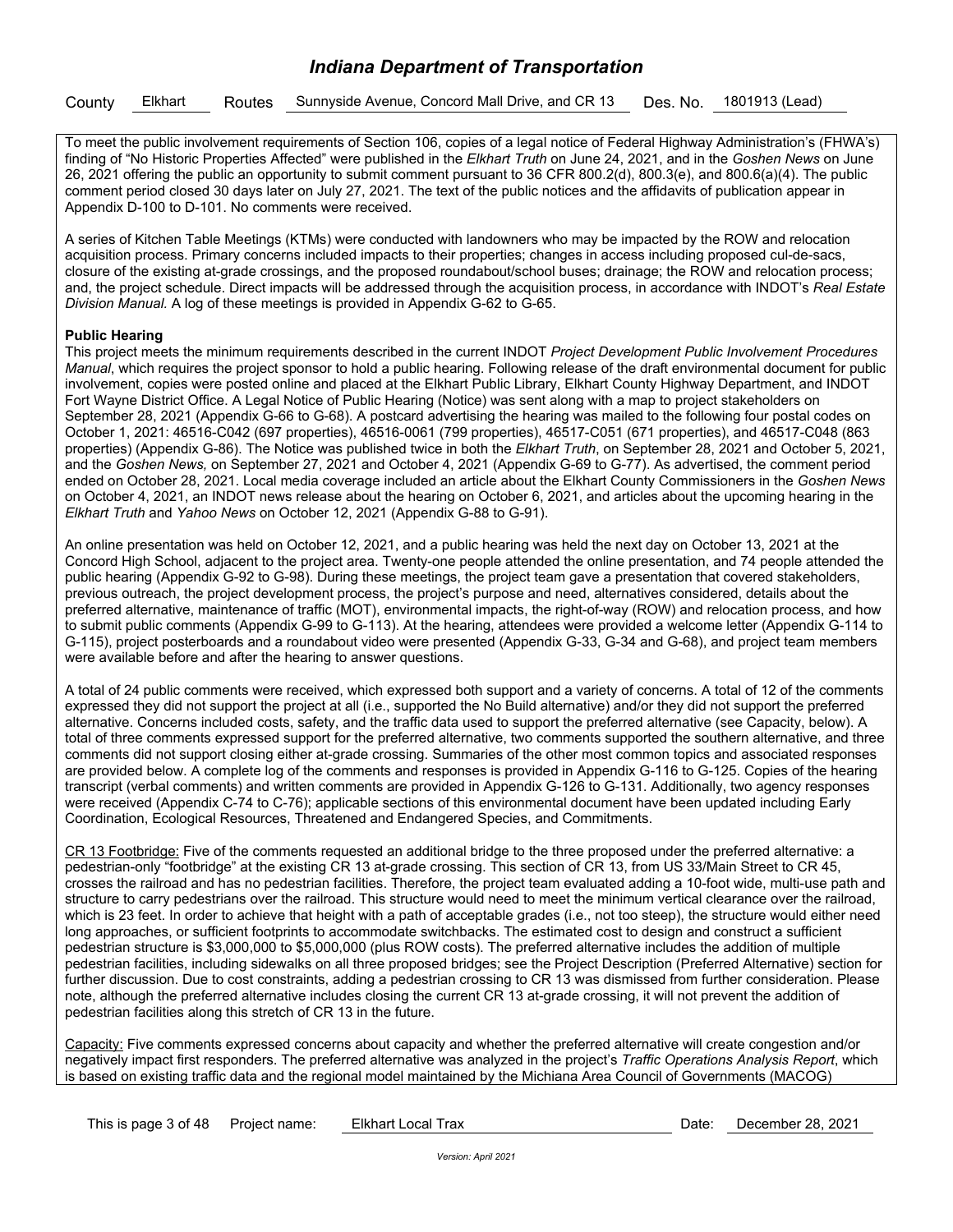## *Indiana Department of Transportation*

|  | County Elkhart |  |  | <sup>1</sup> Routes Sunnyside Avenue, Concord Mall Drive, and CR 13 Des. No. 1801913 (Lead) |  |  |
|--|----------------|--|--|---------------------------------------------------------------------------------------------|--|--|
|--|----------------|--|--|---------------------------------------------------------------------------------------------|--|--|

(Appendix J-60 to J-63). Traffic volumes were projected for the redistributed network for the current (2023) and design (2043) years, which showed the preferred alternative should be sufficient and will improve access for first responders. Furthermore, portions of Sunnyside Avenue and CR 13 will have an added left-turn only lane, which can be used to accommodate first responders and will also help prevent back-ups from motorists turning in and out of churches, side streets, and private drives.

CR 13 / CR 45 Realignment: Four comments expressed concerns about the need to realign the CR 13 and CR 45 intersection and safety. The existing intersection has a skew angle of approximately 45 degrees. This type of acute angle restricts vehicular turning movements, as well as the driver's line of sight. Per current *Indiana Design Manual*, the angle of intersection should be within 20 degrees of perpendicular. The preferred alternative will improve safety by providing an intersection that meets current design criteria.

Aquifer/Well Water and Storm Water: Four comments expressed concerns about potential impacts to well water and there were four comments related to storm water management. The proposed storm water basins will be vegetated and signed "Well Water Area" and "No Dumping No Spraying". Elkhart County will maintain the vegetated basins, which are not designed to hold water except during storm events. Potential impacts to the aquifer and wells have been minimized through the design and agency coordination process, see the Drinking Water Resources section of this environmental document for further discussion.

Pedestrian Safety / Snow Removal: There were four comments related to pedestrian safety, and three comments about snow and/or sidewalk maintenance. Concerns included how pedestrians will be separated from motor vehicles and snow/ice responsibilities. The sidewalks on the bridges will be raised from the roadway with the use of an 8-inch vertical curb. The sidewalks on the roadways will be separated by traditional curb and gutter in conjunction with a grass strip buffer. Area residents and businesses will be responsible for removing snow and ice on the sidewalk along their properties. Elkhart County will be responsible for roadway and sidewalk maintenance and will provide deicing and snow removal services for the roadways.

Other topics of concern included roundabouts, safety, the right-of-way and relocation acquisition process, cost/funding, lighting, proposed cul-de-sacs and related proposed changes to the residential streets. A complete log of the comments and responses is provided in Appendix G-116 to G-125.

## **Public Controversy on Environmental Grounds**

*Discuss public controversy concerning community and/or natural resource impacts, including what is being done during the project to minimize impacts.* 

At this time, there is no substantial public controversy concerning impacts to the community or to natural resources.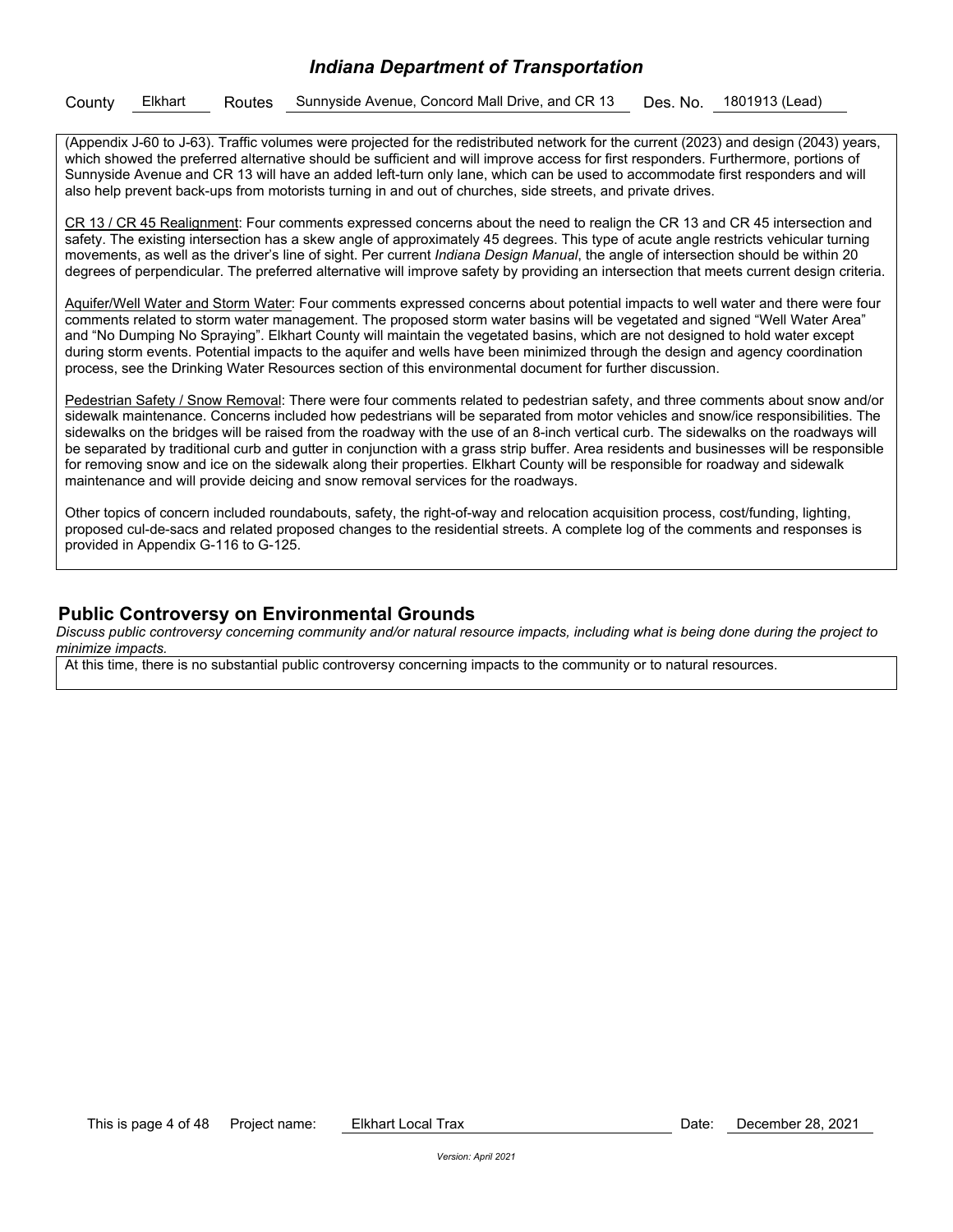# Elkhart Local Trax Railroad Grade Separation Des. 180913

#### Public Comment and Response Log

|                | No Date          | <b>First</b> | Last      | <b>Type</b>          | <b>Public Comments</b>                                                                                                                                                                                                                                                                                                                                                                                                                                                                                                                                                                                                                                                                                                                            | <b>Categories</b>                                                                                           | Response                                                                                                                                                                                                                                                                                                                                                                                                                                                                                                                                                                                                                                                                                                                                                                                                                                                                                                                                                                                                                                                                                                                                                                                                                                                                           |
|----------------|------------------|--------------|-----------|----------------------|---------------------------------------------------------------------------------------------------------------------------------------------------------------------------------------------------------------------------------------------------------------------------------------------------------------------------------------------------------------------------------------------------------------------------------------------------------------------------------------------------------------------------------------------------------------------------------------------------------------------------------------------------------------------------------------------------------------------------------------------------|-------------------------------------------------------------------------------------------------------------|------------------------------------------------------------------------------------------------------------------------------------------------------------------------------------------------------------------------------------------------------------------------------------------------------------------------------------------------------------------------------------------------------------------------------------------------------------------------------------------------------------------------------------------------------------------------------------------------------------------------------------------------------------------------------------------------------------------------------------------------------------------------------------------------------------------------------------------------------------------------------------------------------------------------------------------------------------------------------------------------------------------------------------------------------------------------------------------------------------------------------------------------------------------------------------------------------------------------------------------------------------------------------------|
|                | 10/4/21          | <b>Tim</b>   | Koontz    | email                | Subject: ELKHART LOCAL TRAX RAILROAD GRADE SEPARATION AT SUNNYSIDE AVE./CONCORD MALL DR. AND CR 13; Supports preferred alternative<br>My family just got the mailer about this project and we couldn't be more excited. I have lived in the Concord area my<br>whole life and have always seemed to be "on the wrong side" of the tracks. I hope this goes through smoothly and you<br>can't break ground soon enough! Thanks!                                                                                                                                                                                                                                                                                                                    |                                                                                                             | Thank you for your comment.                                                                                                                                                                                                                                                                                                                                                                                                                                                                                                                                                                                                                                                                                                                                                                                                                                                                                                                                                                                                                                                                                                                                                                                                                                                        |
| $\overline{2}$ | 10/4/21          | Chris        | Godlewski | email                | Subject: Dunlap Overpass; To whom it may concern, Daniel, Elkhart County Planning & Development is in full support Supports preferred alternative,<br>of the Dunlap Overpass project as presented. It not only removes cars from traversing a rail crossing but it also allows sidewalk maintenance (snow<br>for another pedestrian and bike access across US 33 (and the rail tracks) where few exist. This makes everybody<br>safer. One question - who maintains the 6-foot sidewalk on the bridge when it snows out? I would believe this will be<br>a path in all seasons which includes school children. Just asking how it would be maintained during inclement<br>weather. Thanks! Best of luck navigating the process with this project. | removal)                                                                                                    | Thank you for your comment. Regarding sidewalk maintenance, Elkhart County will<br>maintain the sidewalks and streets for this project. This includes snow removal and<br>deicing for the roadways. Residents and businesses are responsible for clearing the<br>sidewalks in front of their properties.                                                                                                                                                                                                                                                                                                                                                                                                                                                                                                                                                                                                                                                                                                                                                                                                                                                                                                                                                                           |
|                | 10/13/21 Ryan    |              | Culp      | Hearing -<br>Written | At least (please) put a pedestrian crossing at the CR 13 crossing (or keep crossing open). Thanks!                                                                                                                                                                                                                                                                                                                                                                                                                                                                                                                                                                                                                                                | CR 13 pedestrian bridge, does<br>not support closing CR 13<br>crossing                                      | A 10-foot wide, multi-use pedestrian bridge along CR 13 over the railroad was<br>considered. This structure would need to meet the minimum vertical clearance over<br>the railroad, which is 23 feet. In order to achieve that height with a path of<br>acceptable grades (i.e., not too-steep), the structure would either need long<br>approaches, or sufficient footprints to accommodate switch-backs. The estimated<br>cost to design and construct a sufficient pedestrian structure would be<br>approximately \$3,000,000 to 5,000,000 (plus right-of-way (ROW) costs). Therefore,<br>it was dismissed from further consideration. Regarding leaving the CR 13 at-grade<br>railroad crossing open, that was evaluated as part of the no build alternative, which<br>was dismissed from further consideration because it would not meet the purpose<br>and need for the project (discussed further in the Other Alternatives Considered<br>section of the environmental document).                                                                                                                                                                                                                                                                                           |
|                | 10/13/21 Carolyn |              | Goddard   | Hearing -<br>Written | Mobility and Safety Issues. Mobility would be maximized most only if both crossings - Sunnyside and CR 13 were left<br>open and the roundabout was put in. There are not many pedestrians from CR 13 onto Sunnyside and across to the<br>mall at the train crossing. Even though the angle of the intersection at CR 13 is awkward - eternal vigilance is the<br>price of freedom. In other words, look both ways twice before crossing. Safety, is not soley the government's<br>responsibility, it is the individual's. If fire engines and/or tankers were needed from the CR 18 fire station to assist on<br>the south side of the tracks - 3 ways would be open if the roundabout was constructed and both crossings were left<br>open.      | Does not support closing CR 13,<br>45 intersection<br>*Duplicate comment from<br>same individual as No. 15. | Regarding keeping both crossings open, as discussed in the project's Purpose and<br>pedestrian use, safety, CR 13/CR Need, the current crossings are dangerous and the trains limit first responder's<br>response times. Leaving both crossings open was evaluated as part of the No Build<br>alternative in the Other Alternatives section of the environmental document. The No<br>Build alternative was dismissed because it would not meet the project's purpose and<br>need. Regarding current pedestrian usage, currently Sunnyside Avenue, Concord<br>Mall Drive, Center Drive, and CR 13 lack pedestrian facilities, which likely impacts<br>current pedestrian use. This project includes the installation of pedestrian facilities,<br>which should improve pedestrian mobility. Regarding the CR 13 and CR 45<br>intersection realignment, the existing intersection has a skew angle of approximately<br>45 degrees. This type of acute angle restricts vehicular turning movements, as well<br>as the driver's line of sight. Per current design guidance (IDM 46-1.02), the angle of<br>intersection should be within 20 degrees of perpendicular. The preferred alternative<br>will improve safety by providing an intersection that meets current design criteria. |
|                | 10/13/21 David   |              | Preheim   | Hearing ·<br>Written | am in support of this project as designed. While expensive, it is deperately needed. The sooner it can done, the<br>better!                                                                                                                                                                                                                                                                                                                                                                                                                                                                                                                                                                                                                       | Supports preferred alternative                                                                              | Thank you for your comment.                                                                                                                                                                                                                                                                                                                                                                                                                                                                                                                                                                                                                                                                                                                                                                                                                                                                                                                                                                                                                                                                                                                                                                                                                                                        |

#### comment.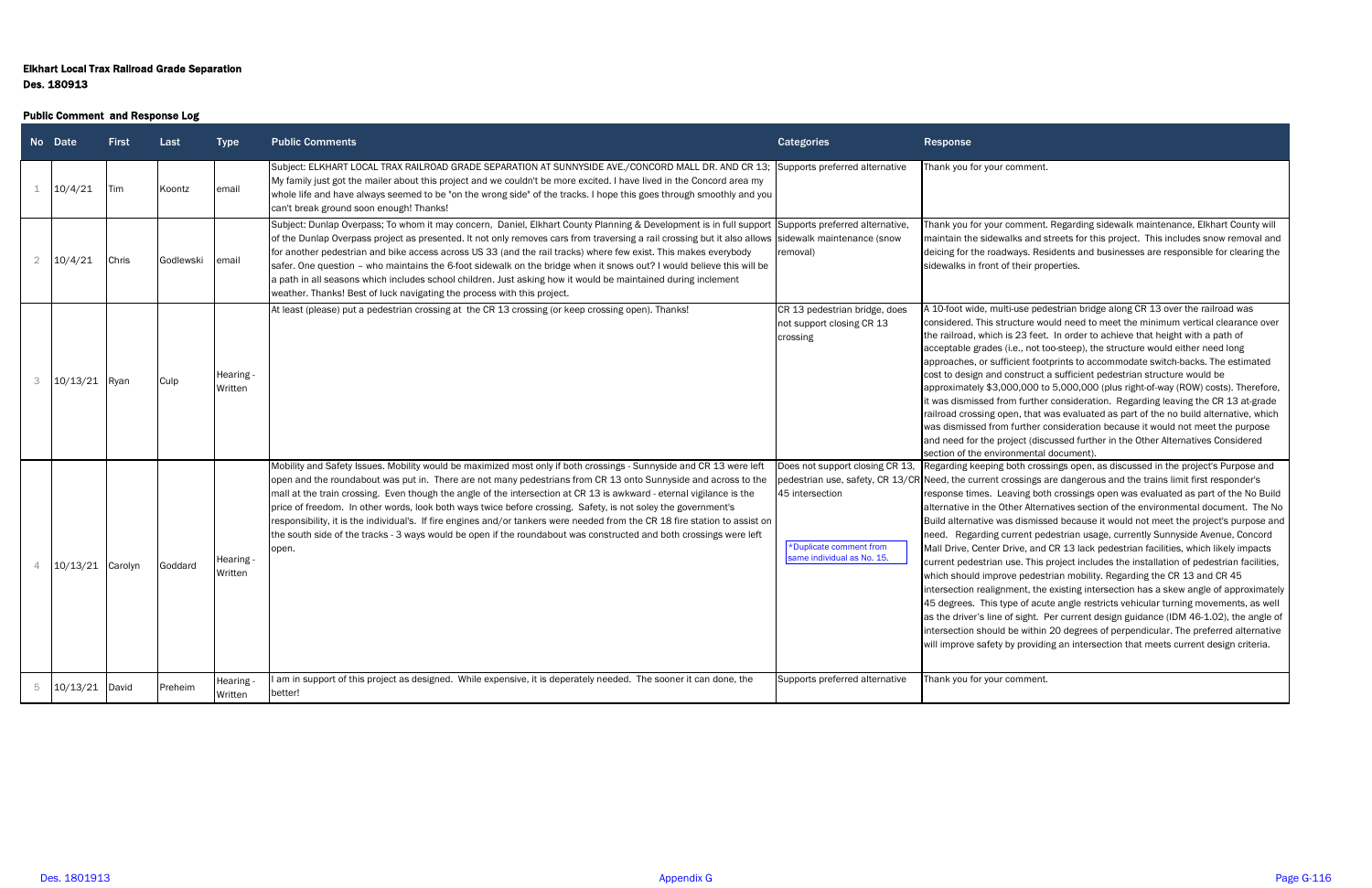|                | No Date  | <b>First</b> | Last                 | <b>Type</b>          | <b>Public Comments</b>                                                                                                                                                                                                                                                                                                                                                                                                                                                                                                                                                                                                                                                                                                                                 | <b>Categories</b>                                                                                                                                                                                              | <b>Response</b>                                                                                                                                                                                                                                                                                                                                                                                                                 |
|----------------|----------|--------------|----------------------|----------------------|--------------------------------------------------------------------------------------------------------------------------------------------------------------------------------------------------------------------------------------------------------------------------------------------------------------------------------------------------------------------------------------------------------------------------------------------------------------------------------------------------------------------------------------------------------------------------------------------------------------------------------------------------------------------------------------------------------------------------------------------------------|----------------------------------------------------------------------------------------------------------------------------------------------------------------------------------------------------------------|---------------------------------------------------------------------------------------------------------------------------------------------------------------------------------------------------------------------------------------------------------------------------------------------------------------------------------------------------------------------------------------------------------------------------------|
| 6              | 10/13/21 | William      | Kidder               | Hearing -<br>Written | My concern is the trains sitting on tracks and leaking fluids in the water aquifer.                                                                                                                                                                                                                                                                                                                                                                                                                                                                                                                                                                                                                                                                    | Aquifer/ well water impacts                                                                                                                                                                                    | This project is working wit<br>Indiana Department of Er<br>St. Joseph Sole Souce Aq<br>wells that use that resour<br>drainage basins that are<br>Water Area" and "No Dum<br>Protection Ordinance des<br>including spills. Further o<br>environmental document                                                                                                                                                                   |
| $\overline{7}$ | 10/13/21 |              | Name Not<br>Provided | Hearing -<br>Written | Why is the bridge not lighted? What is the reason for not extending the sidewalk to connect both sides of the bridge?<br>Why are there no higher barriers between pedestrians, sidewalk and roadway?                                                                                                                                                                                                                                                                                                                                                                                                                                                                                                                                                   | Bridge lighting, sidewalk location<br>sidewalk safety                                                                                                                                                          | Regarding lighting, currer<br>be street lights near the O<br>Yellow Creek bridge. Ligh<br>impacts. When the lightin<br>negative impacts to feder<br>bat and the threatened ne<br>adjacent to the project ar<br>bicycles to be self-illumina<br>Additionally, lighting incur<br>Regarding sidewalks, all t<br>of the roadway, including<br>the bridges will be raised<br>The sidewalks on the road<br>conjunction with a grass s |
| 8              | 10/13/21 | <b>Jill</b>  | Grubert              | Hearing -<br>Written | Why not leave CR 13 alone? How is this bettering CR 13 & CR 45? 28 accidents at 13 & 45 in 5 years; 3 accidents<br>at CR 13 and 45 last year. Still lots of accidents at CR 17 and 18 with them bettering the intersection. Didn't ask<br>residents/taxpayers if we think this will better intersection. We are the ones affected. Will retention ponds have<br>fences?be mowed?will trees be cut down when grow up? Our new driveway will allow water to flow into garage<br>We couldn't even look for property/house as no one will give us an amount. I was reminded Sunday to be content in<br>every situation. It's sad when I know it is a "battle" against my own tax money! Will roundabout be empty in center?<br>Get names of Hwy Board/Pic. | Does not support the preferred<br>alternative, general project<br>opposition, CR 13/CR 45<br>intersection, purpose and need,<br>CR 17 and CR 18, storm water /<br>drainage basins, roundabout<br>center design | Regarding the CR 13 and<br>has a skew angle of appre<br>vehicular turning movem<br>guidance (IDM 46-1.02),<br>perpendicular. The prefer<br>intersection that meets cr<br>of the storm water from tl<br>inlets and curb/gutter. El<br>mowing which should cor<br>CR 17 and CR 18 are not<br>the current plan is to hav                                                                                                           |

ing with the U.S. Environmental Protection Agency (USEPA) and Indiana Environmental Managment (IDEM) regarding protecting the Ice Aquifer and the community's private and public drinking water resource. The preferred alternative includes the vegetated at are part of the storm water design, which will be signed "Well lo Dumping No Spraying". Elkhart County has a Groundwater ce designed to further protect the area's drinking water resources, rther discussion is in the Drinking Water section of the

currently there are no plans to light the bypass bridge. There will the Concord Mall Bridge as well as the Sunnyside Avenue over Lighting can create unintended environmental and human lighting is on elevated structures near trees, there can be federally-protected bat species including the endangered Indiana ned northern long-eared bat, which have habitat within and ject area. Indiana state law requires all motor vehicles and lluminated from dusk to dawn; therefore, lighting is not required. incurs added design, construction, and maintenance costs.  $\kappa$ s, all three of the project bridges will have sidewalks on each side luding the bypass bridge. Regarding barriers, the sidewalks on raised from the roadway with the use of an 8-inch vertical curb. The roadway will be separated by traditional curb and gutter in grass strip buffer.

.3 and CR 45 intersection realignment, the existing intersection approximately 45 degrees. This type of acute angle restricts ovements, as well as the driver's line of sight. Per current design L.02), the angle of intersection should be within 20 degrees of preferred alternative will improve safety by providing an eets current design criteria. Regarding the driveway drainage, all from the new roadways will be diverted to the drainage basins via ter. Elkhart County will maintain the basins, including regular ald control tree growth. Fences are not proposed for the basins. re not within the project area. Regarding the roundabout design, to have a maintained, grassy center island.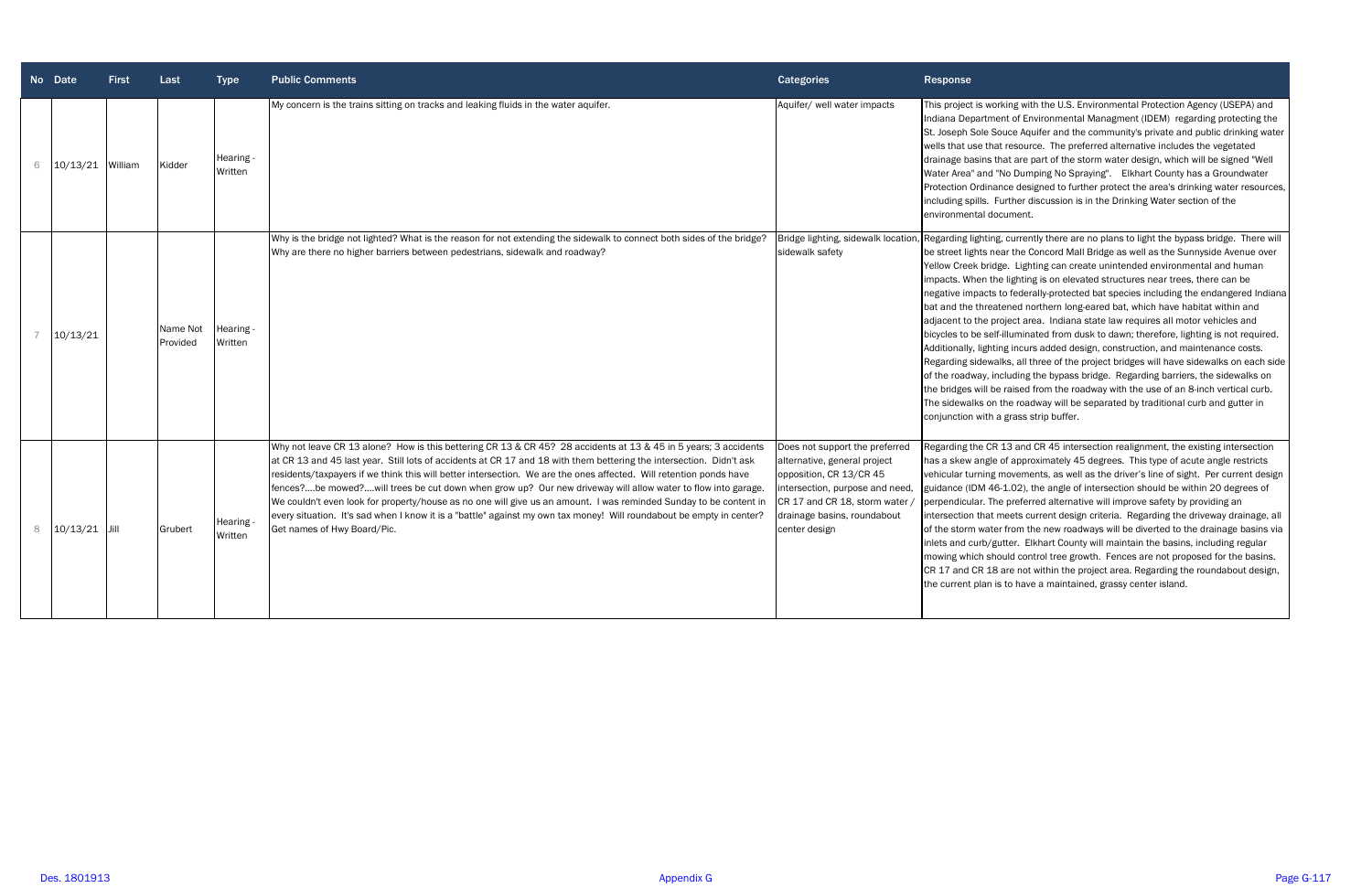|    | No Date          | <b>First</b> | Last     | <b>Type</b>         | <b>Public Comments</b>                                                                                                                                                                                                                                                                                                                                                                                                                                                                                                                                                                                                                                                                                                                                                                                                                                                                                                                                                                                                                                                                                                                                                                                                                                                                                                                                                                                                                                                                                                                                                                                                                                                                                                                                                                                                                                                                                                                                                                                                                                                                                                                                                                                                                                                                                                                                                                                                                                                                                                                                                                                                                                                                                                                                                                                                                                                                                   | <b>Categories</b>                                                                                                                 | Response                                                                                                                                                                                                                                                                                                                                                   |
|----|------------------|--------------|----------|---------------------|----------------------------------------------------------------------------------------------------------------------------------------------------------------------------------------------------------------------------------------------------------------------------------------------------------------------------------------------------------------------------------------------------------------------------------------------------------------------------------------------------------------------------------------------------------------------------------------------------------------------------------------------------------------------------------------------------------------------------------------------------------------------------------------------------------------------------------------------------------------------------------------------------------------------------------------------------------------------------------------------------------------------------------------------------------------------------------------------------------------------------------------------------------------------------------------------------------------------------------------------------------------------------------------------------------------------------------------------------------------------------------------------------------------------------------------------------------------------------------------------------------------------------------------------------------------------------------------------------------------------------------------------------------------------------------------------------------------------------------------------------------------------------------------------------------------------------------------------------------------------------------------------------------------------------------------------------------------------------------------------------------------------------------------------------------------------------------------------------------------------------------------------------------------------------------------------------------------------------------------------------------------------------------------------------------------------------------------------------------------------------------------------------------------------------------------------------------------------------------------------------------------------------------------------------------------------------------------------------------------------------------------------------------------------------------------------------------------------------------------------------------------------------------------------------------------------------------------------------------------------------------------------------------|-----------------------------------------------------------------------------------------------------------------------------------|------------------------------------------------------------------------------------------------------------------------------------------------------------------------------------------------------------------------------------------------------------------------------------------------------------------------------------------------------------|
| 9  | 10/13/21 Ricardo |              | Mirabal  | Hearing -<br>Verbal | First of all I'd like to thank everybody for giving me the opportunity to express myself. First of all, I think my personal<br>opinion is that it's an expensive disaster. I think it's too complicated, too expensive to support this kind of project. If<br>you look at the picture you have in your hands and you please follow me. Sadly look Mishawaka Road A at the corner<br>of Main and 3. And then look across the train track where the stop sign is. Think for a moment about how simple it<br>would be to bring together traffic from Mishawaka Road to cut across [CR] 13 by just doing two different things that<br>can be done in the same area. Think for a moment about what they did at Indiana Avenue and all that and how easy<br>and simple and cheap it was to get done. And then traffic moved very efficiently. And then look also back in time when<br>in Goshen when they built that overpass many years ago and how easy, how practical for traffic to flow from<br>downtown Goshen to cut across 13. That's an overpass that is really practical. Cheap. Efficient. I propose that that's<br>the kind of idea that could be recommended on this area. If you look carefully at what I mentioned over here; if you<br>put together Mishawaka Road with CR 13, on both sides of the train track, you have plenty of space to branch out left<br>and right. And let traffic flow straight from one road to another and also branch out in both directions on both sides of<br>the train tracks. I think this would be an idea that's a lot cheaper, more practical, more efficient and would do the job<br>and would affect the environment a lot less than this whole idea that is pictured over here. Okay?<br>The second thing, and last, I want to mention is, right there on the corner of Johns Street and CR 13, that's my house<br>right there. See this. There is a cul-de-sac right there. I would like to invite these people to save the money. Please,<br>don't build the cul-de-sac right in front of my house. I don't need that. I'm pretty sure my neighbors don't like that kind<br>of thing over there. A cul-de-sac. Why? Because right there on that corner is where we make the left or right to go to<br>work. Why do you want to make me now that I have to drive 10 or 5 more minutes to ruin the environment just<br>because you are closing, keeping me from having access to cut around CR 13? It's a waste of money. It's a waste of<br>money. I don't agree with having a cul-de-sac right there. Not just because it's my house, just because it's inefficient.<br>It doesn't do anything. It doesn't add any value to the neighborhood, and I think we should just forget about having a<br>cul-de-sac over there. Leave the road open so we can have access to it. The way now, that's no money to do. That's all<br>wanted to say. Thank you. | Does not support preferred<br>alternative, general project<br>opposition, cost, supports South<br>alternative, cul-de-sac concern | Regarding an aligni<br>"South" Alternative,<br>the environmental<br>need of the project<br>impacts to water re<br>(hazmat) concerns<br>and it had a higher<br>the South alternativ<br>alternative propose<br>improvements (re-a<br>distance safety con<br>sac was selected a                                                                               |
| 10 | 10/13/21 George  |              | Kamiotes | Hearing -<br>Verbal | Well good evening, everybody. This is the first time that I'm here to express my true opinions about the project that<br>you guys are going to build. I don't understand for what purpose. It's not helping the community. It's a disaster. I don't  not support the preferred<br>know who are the engineers that believe they can afford this project. To me it's like a labyrinth like we call in my<br>country. Which means you're going to get lost out there. It's a disaster. It's not going to help the pedestrians from CR<br>13 to come all the way to Concord.<br>And it affects me too. I'm a small business operator and I've been here in this area for 33 years and I'm helping the<br>community and everything else. Back in 2007 and 2011, if I remember correctly, we took part of my property on the<br>road to build a better sidewalk. I don't know for what; nobody uses it. Unless if you, now that we have the drive. And it<br>took me about two-and-a-half years to collect \$40,380. But I lost thousands and thousands and thousands of dollars<br>in revenues. And every year the traffic goes up and up and up. And I striving a day, especially after COVID-19, to stay<br>open. And here we have engineers from different states coming to Elkhart County to hear their ideas about how<br>they're going to save and create what? \$30 million project? To do what? So we can destroy the Concord Mall?<br>Concord Mall was beautiful when I came here. Now we destroy everything. This is the management. I thought the<br>Martins moved 40 feet down from where it they was, I don't know the reason. And JoAnn Fabrics going to take over,<br>but before they knew the inside information, the building right next to me, they went here. First they bought it, then<br>they introduced themselves, "Oh yeah, we want to be neighbors." And then they painted and they disappeared. Why?<br>Because they got the inside information that they're going to get some money from the government, whoever is<br>building this project. So they disappeared. Everybody's disappearing. Very soon we're not going to have any<br>restaurants around here. I want you guys to understand. We're going to have ghosts on the highways and you're going<br>to have, of course, not money, because they tried to eliminate that. But it's a disaster. I don't want this project.                                                                                                                                                                                                                                                                                                                                                                                                                                                                                                 | General project opposition, does We appreciate your<br>alternative, purpose and need,<br>relocations                              | environmental doct<br>from safety and mo<br>two subject at-grad<br>13 crossing. Trains<br>Furthermore, the tr<br>periods of time and<br>the tracks. Existing<br>crossings. Additiona<br>sidewalks along Su<br>this project is to red<br>to increase mobility<br>preferred alternativ<br>the current Martin's<br>vacant buildings th<br>Drive, the former M |

ment along Mishawaka Road to CR 13, this was evaluated as the , and is discussed in the Other Alternatives Considered section in document. The South alternative would meet the purpose and . However, it would have more residential relocations, greater esources and suitable summer habitat, hazardous material (gas station relocation), impacts to schools during construction, cost estimate compared to the preferred alternative. Therefore, ve was discarded from further consideration. The preferred es a cul-de-sac on John Street because the proposed alignment of CR13 and drainage basin) would create a sight icern. Since there is a well-developed grid of streets the cul-deas part of the design to avoid the safety concern.

comments. The purpose and need of the project is detailed in the ument (Purpose and Need section). The need for the project stems bbility issues for motorists, pedestrians, bicyclists, and trains at the le railroad crossings, the Sunnyside Avenue crossing, and the CR typically run through these crossings 80 to 90 times a day. rains regularly stop on the tracks, restricting traffic for extended I delaying emergency vehicle access to the communities north of crash data indicates a high rate of crashes for these types of ally, the area lacks pedestrian facilities. There are no existing innyside Avenue, Concord Mall Drive, nor CR 13. The purpose of duce the exposure of motorists and pedestrians to rail traffic, and y in this area of Elkhart County. Regarding relocations, the re's proposed relocations does not include the Concord Mall, nor s Supermarket. The two proposed commercial relocations are at were Goodyear Tire and a strip center south of Concord Mall lartin's Supermarket location.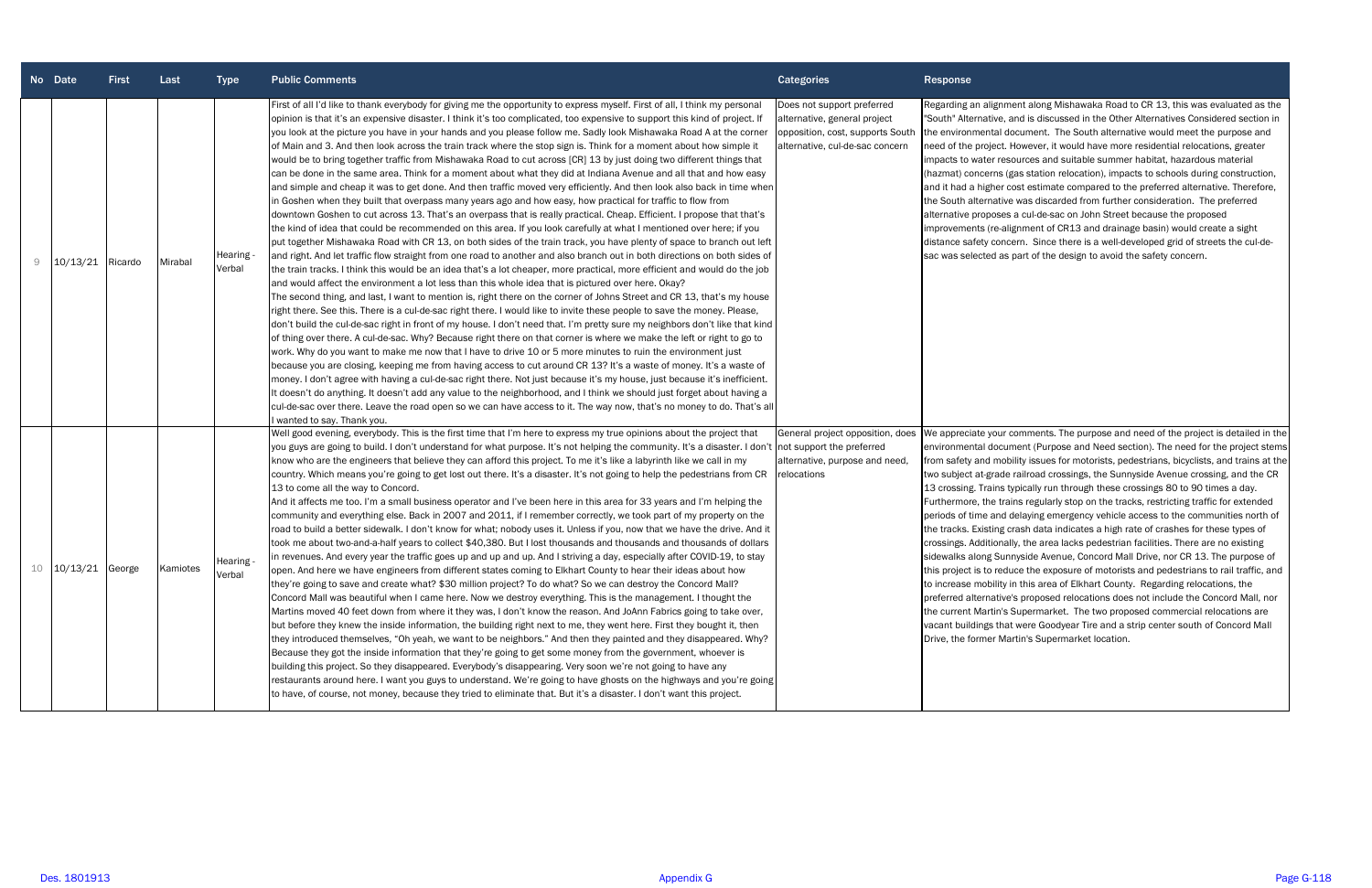| No Date             | <b>First</b> | Last    | <b>Type</b>         | <b>Public Comments</b>                                                                                                                                                                                                                                                                                                                                                                                                                                                                                                                                                                                                                                                                                                                                                                                                                                                                                                                                                                                                                                                                                                                                                                                                                                                                                                                                                                                                                                                                                                                                                                                                                                                                                                                                                                                                                                                                                                                                                                                                                                                                                                                                                                                                                                                                                                                                                                                                                                                                                                                                                                                                                                                                                                                                                                                                                                                                                                                                                                                                                            | <b>Categories</b>                                                                                                        | <b>Response</b>                                                                                                                                                                                                                                                                                                                                                                                                                                              |
|---------------------|--------------|---------|---------------------|---------------------------------------------------------------------------------------------------------------------------------------------------------------------------------------------------------------------------------------------------------------------------------------------------------------------------------------------------------------------------------------------------------------------------------------------------------------------------------------------------------------------------------------------------------------------------------------------------------------------------------------------------------------------------------------------------------------------------------------------------------------------------------------------------------------------------------------------------------------------------------------------------------------------------------------------------------------------------------------------------------------------------------------------------------------------------------------------------------------------------------------------------------------------------------------------------------------------------------------------------------------------------------------------------------------------------------------------------------------------------------------------------------------------------------------------------------------------------------------------------------------------------------------------------------------------------------------------------------------------------------------------------------------------------------------------------------------------------------------------------------------------------------------------------------------------------------------------------------------------------------------------------------------------------------------------------------------------------------------------------------------------------------------------------------------------------------------------------------------------------------------------------------------------------------------------------------------------------------------------------------------------------------------------------------------------------------------------------------------------------------------------------------------------------------------------------------------------------------------------------------------------------------------------------------------------------------------------------------------------------------------------------------------------------------------------------------------------------------------------------------------------------------------------------------------------------------------------------------------------------------------------------------------------------------------------------------------------------------------------------------------------------------------------------|--------------------------------------------------------------------------------------------------------------------------|--------------------------------------------------------------------------------------------------------------------------------------------------------------------------------------------------------------------------------------------------------------------------------------------------------------------------------------------------------------------------------------------------------------------------------------------------------------|
| $11 \quad 10/13/21$ | Heinz        | Grubert | Hearing -<br>Verbal | Hello neighbors. I'm very much concerned about groundwater contamination and these retention ponds, especially<br>that are going to be around my property. They're taking, I'm not really sure exactly, but they're going to be taking quite not support preferred alternative, the St. Joseph Sole !<br>a few square feet of my property. I own on the other side of Mary Street; I'm right there on CR 13. I don't know if<br>you've noticed the lots have been getting cleaned up over there. And now they're going to come in and take<br>possession of it. And I see these great big retention ponds and I'm concerned about all the wells that are in that area drainage basins, right-of-way<br>of groundwater contamination. You guys are concerned about the aquifer. I want to know what assessments have<br>been done about people's wells and the groundwater contamination. It's bad enough when they come in and they<br>say, "We're going to take possession of your property." When you get cautioned by them as well to not, really don't<br>protest, because it could get too financially straining on you if you try to litigate something like this. And the old saying<br>is, "You can't fight City Hall." The wisdom, I can understand making some bicycle paths and making pedestrian traffic<br>along here because it is a concerning thing when people are riding their bikes along there and people are traveling<br>from there to go to the park, to go to the bikeway. Those are reasonable considerations. Moving traffic across and<br>maybe making an overpass somewhere. I agree with my neighbors that it should be considered somewhere else. I<br>agree with Ricardo that the cul-de-sacs; how many decades has Sunnyside been there since it was built? And there's<br>been no need for cul-de-sacs. And through traffic, if people are on that road. The one consideration that we could give<br>is maybe closing down that crossing and then you can turn right and you can turn left.<br>And I know you folks might not know Bob Lamude who lived on the corner of Linden and CR 13 on the northeast<br>corner. Well, he wanted to liquidate all his property. And water collects right there at Linden on the northeast corner of<br>Linden, and they could put retention ponds there and Bob would have been happy to liquidate his property to them. I<br>don't know if all these things have been considered carefully and these things concern me. And, as far as<br>compensation, we're in the dark. We don't know what we're going to be compensated. We don't know if it's going to<br>be fair and equitable. We just don't know. We heard that, "Yeah, it was will be fair and equitable." I've had some<br>assurances from Kenny Franklin. And he's a believable man. He's a kind man. He's a gentle man. But I still haven't<br>heard anyone coming around say when these things are going to be reached. I'm still not really sure when these<br>subiects are going to be breached. Thank you. | Aquifer /well water impacts, does The project team ha<br>supports adding sidewalks, cul-<br>de-sac concern, storm water/ | water wells that use<br><b>Hazardous Materials</b><br>(Appendices C-54 to<br>conducted. The pro<br>potential to impact t<br>sacs, they are propo<br>and/or to avoid uns<br>preferred alternative<br>which should improv<br>existing storm water<br>decision is made on<br>is issued, then the p<br>be developed and sl                                                                                                                                       |
| 12 10/13/21         | IJill        | Grubert | Hearing -<br>Verbal | My main question is, "Why can't you just leave 13 alone?" Close the crossing. Make a left-hand turn and a right-hand General project opposition, does<br>turn lane. Linden is a joke and that's going to be a through road? Because there's a 90-degree turn as you're going<br>down toward Oxbow School and Oxbow told us at one time one year, in winter, we couldn't even go down that because alternative, CR 13/CR 45<br>it's so narrow. And people, residents, said their mailboxes were being hit. I don't know how this is bettering CR 13 and intersection, Linden Drive,<br>45. You said there was a high rate of crashesHow many would that be? Do you have a number? Do you have a<br>number for those highway crashes that you said there were? I have down that there were three last year. To me that's  water/drainage basins, round<br>not a high rate. There's still lots of accidents at CR 17 and 18, with them even bettering that intersection. So I don't<br>know if this is going to better 13 or 45.<br>The retention ponds. Will they have fences? Will they be mowed? Will the trees be cut down? Mosquitoes in the<br>summertime? Our new driveway is said to be put on Old 13 because a retention pond is going to be where our<br>driveway is now. So that means water, when it rains, will come down the driveway right into our garage. And what ticks<br>me off is that you guys don't even live here. We couldn't even look for property because those in authority have not<br>said what we can expect from our property.<br>Will the roundabout be empty in the center? Or will there be construction of some kind? Do you know that? Some of<br>them have things in the center and you can't see through it. So that would be a concern.                                                                                                                                                                                                                                                                                                                                                                                                                                                                                                                                                                                                                                                                                                                                                                                                                                                                                                                                                                                                                                                                                                                                                                                                                                                                     | not support the preferred<br>purpose and need, storm<br>about center design                                              | Regarding the CR 13<br>has a skew angle of<br>vehicular turning mo<br>guidance (IDM 46-1<br>perpendicular. The p<br>intersection that me<br>become a through-ro<br>tie into the new CR :<br>been seven train/ve<br>crossing. Since 197<br>fatalities, at the CR<br>of US 33/Main Stree<br>Sunnyside Avenue c<br>basins, they will be r<br>fencing is proposed.<br>water except during<br>anticipated. Regardi<br>stormwater from the<br>stormwater inlets ar |

as been working with the USEPA and IDEM regarding protecting Souce Aquifer and the community's private and public drinking that resource. Please refer to the Drinking Water Resources and Is sections of the CE document, as well as the related Appendices (C-71, and E-1 to E-25) for details on the studies that have been posed minimization measures are expected to limit the project's the aquifer and related drinking water users. Regarding cul-deosed in locations where they are needed due to grade changes afe sight-distance issues. Regarding storm water conerns, the e includes the installation of storm water management system ve conditions within the residential area where there is no management. Regarding the right-of-way process, once the final the preferred alternative, and the final environmental document is is isome proceed and more information (e.g., costs, timing) will hared.

3 and CR 45 intersection realignment, the existing intersection approximately 45 degrees. This type of acute angle restricts ovements, as well as the driver's line of sight. Per current design .02), the angle of intersection should be within 20 degrees of preferred alternative will improve safety by providing an eets current design criteria. Regarding Linden Drive, it will not oad. Linden Drive will be extended north along existing CR 13 to 13 alignment. Regarding crash data, since 1987, there have ehicle accidents, including one fatality at the Sunnyside Avenue <sup>7</sup>6, there have been nine train/vehicle accidents, including two 13 crossing. Furthermore, from 2016 to 2019, the intersections et and Sunnyside Avenue, CR 45 and Sunnyside Avenue, and the rossing had a total of 45 accidents. Regarding the storm water maintained, including regular mowing, by Elkhart County. No . Based on percolation tests, the basins are not expected to hold heavy rain events; therefore, mosquito control issues are not ing the driveway/garage concern and storm water, all of the enew roadways will be diverted to the drainage basins via nd curb/gutter.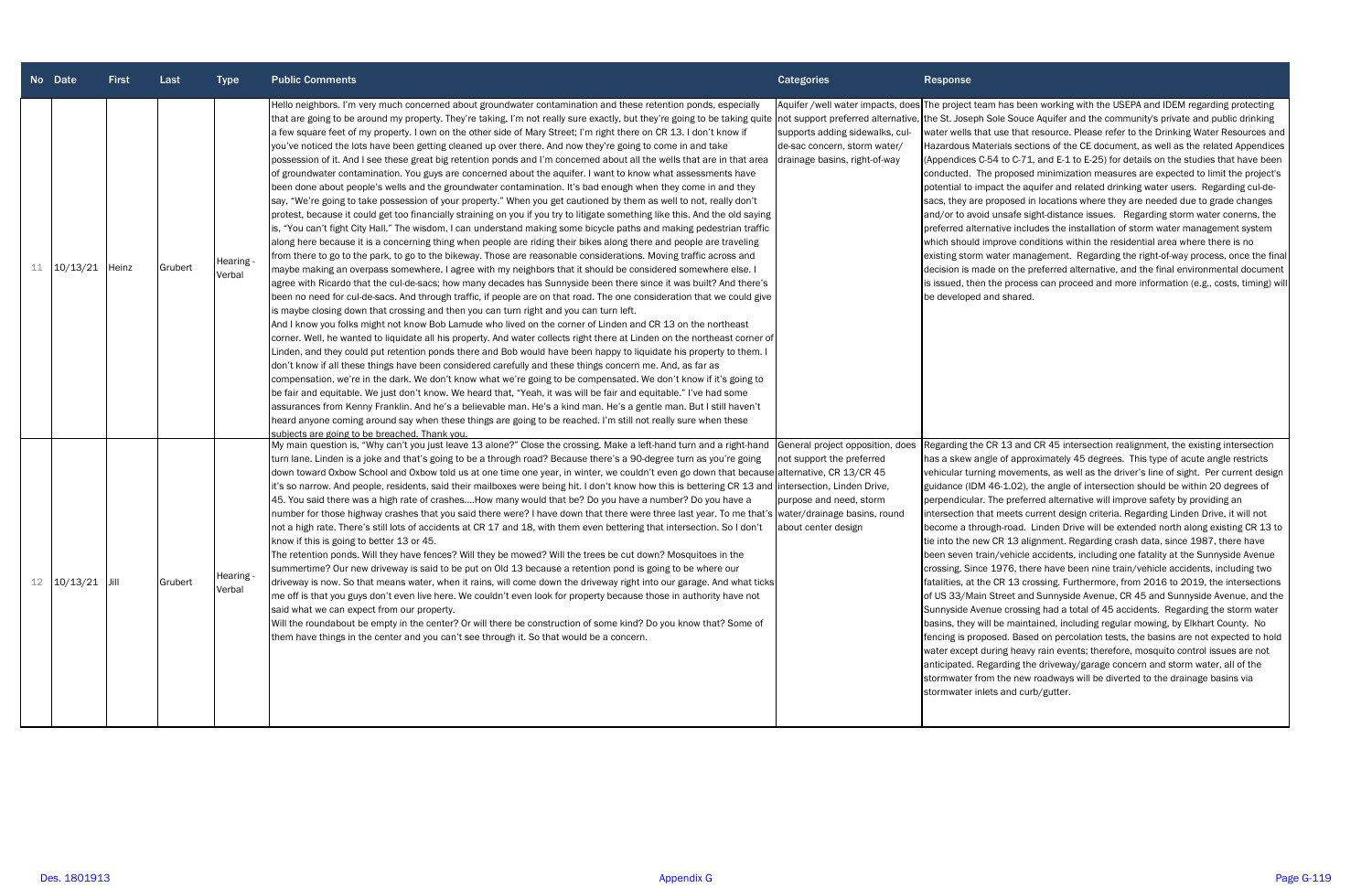|    | No Date  | <b>First</b> | Last   | <b>Type</b>         | <b>Public Comments</b>                                                                                                                                                                                                                                                                                                                                                                                                                                                                                                                                                                                                                                                                                                                                                                                                                                                                                                                                                                                                                                                                                                                                                                                                                                                                                                                                                                                                                                                                                                                                                                                                                                                                                                                                                                                                                                                                                                                                                                                                                                                                                                                                                                                                                                                                                                                                                                                                                                                                                                                                                                                                                                                                                                                                                                                                                                                                                                                                                                                                                                                                                                                                                                                           | <b>Categories</b>                                                                                                                                                                       | Response                                                                                                                                                                                                                                                                                                                                                                                                                                                                                                                                                                                   |
|----|----------|--------------|--------|---------------------|------------------------------------------------------------------------------------------------------------------------------------------------------------------------------------------------------------------------------------------------------------------------------------------------------------------------------------------------------------------------------------------------------------------------------------------------------------------------------------------------------------------------------------------------------------------------------------------------------------------------------------------------------------------------------------------------------------------------------------------------------------------------------------------------------------------------------------------------------------------------------------------------------------------------------------------------------------------------------------------------------------------------------------------------------------------------------------------------------------------------------------------------------------------------------------------------------------------------------------------------------------------------------------------------------------------------------------------------------------------------------------------------------------------------------------------------------------------------------------------------------------------------------------------------------------------------------------------------------------------------------------------------------------------------------------------------------------------------------------------------------------------------------------------------------------------------------------------------------------------------------------------------------------------------------------------------------------------------------------------------------------------------------------------------------------------------------------------------------------------------------------------------------------------------------------------------------------------------------------------------------------------------------------------------------------------------------------------------------------------------------------------------------------------------------------------------------------------------------------------------------------------------------------------------------------------------------------------------------------------------------------------------------------------------------------------------------------------------------------------------------------------------------------------------------------------------------------------------------------------------------------------------------------------------------------------------------------------------------------------------------------------------------------------------------------------------------------------------------------------------------------------------------------------------------------------------------------------|-----------------------------------------------------------------------------------------------------------------------------------------------------------------------------------------|--------------------------------------------------------------------------------------------------------------------------------------------------------------------------------------------------------------------------------------------------------------------------------------------------------------------------------------------------------------------------------------------------------------------------------------------------------------------------------------------------------------------------------------------------------------------------------------------|
| 13 | 10/13/21 | Jim          | Weeber | Hearing -<br>Verbal | Good evening, ladies and gentlemen. This thing was bungled from early on when property that was already owned by<br>the county was transferred to the school system for the bus barn. And unfortunately it has resulted in a Rube<br>Goldberg situation. So at this point I guess I just have questions about this situation. You said two, 12-foot lanes and<br>then you would have aprons on either side for pedestrian traffic and I assume bicycles. Is there anything that protects<br>them from the vehicular traffic on your bridge that you will be constructing? So there's a question.<br>What are you going to do with the snow? The roundabout, you mentioned 55-foot vehicles. The standard semi trailer<br>is now 53 feet. And another thing you're doing, my previous fire chief was solicited by the engineering firm to write a<br>letter in support of this particular choice, but you will be taking all of the hazardous materials that normally traverse<br>our major roads into a residential area. And there's a number of semis and large trucks that serve Wilden Avenue. I<br>have no idea how many large trucks a day make it down Wilden Avenue, but it's a high number. And, you know,<br>whatever's in those trucks, some of those are dangerous, hazardous materials.<br>Another issue, Concord Fire Paramedic Service in the month of September, made 187 calls in the Concord Township<br>area. Approximately 80 percent of our calls are medical calls. That means 149 of these calls were likely medical. It's<br>really important that we get where we want to go when we need to get there. The American Heart Association will tell<br>you that today with the technology that we have in a paramedic ambulance, seconds count. And I hope that you never<br>have to spend time in the back of one of those. But I'm telling you, there's a lot of things that happen in that<br>ambulance between the scene of whatever happened and the hospital. So it's pretty important we get where we want<br>to go when we want to get there. This situation, an accident plus this, and then we have to go around to wherever we<br>have to go to get around it. Now we do have that situation with the railroad now, I'll give you that. But so far we've<br>been able to navigate those situations at this point. Now furthermore, if it's a serious accident, it will be shut for<br>hours.<br>And another question, you know your studies indicate two lanes will handle this. But right now there's five lanes here<br>that are functioning and you're going to put all that traffic on two lanes.<br>The other night, when I was crossing the railroad, there were a group probably from the high school. Is cross country<br>running now? Ok a group came from Concord School, were pedestrians at the CR 13 crossing, probably going to<br>Oxbow. Maybe they were going to run on the bike trail, I never see that though. I think they were going to Oxbow. The<br>fact that you have not decided that you're going to put a pedestrian elevated walkway across the railroad here is a big<br>disservice to this community. This needs to go to your engineering people. | General project opposition, does<br>not support preferred alternative, from the roadway wi<br>sidewalk safety, snow removal,<br>roundabout safety, capacity, CR<br>13 pedestrian bridge | Regarding bicycle ar<br>roadway will be sepa<br>strip buffer. Regard<br>snow removal along<br>(hazmat) vehicles, tl<br>vehicles, including f<br>potential spills on tl<br>system, which includ<br>Dumping No Sprayir<br>is intended to impro<br>crossings and provid<br>approved Traffic Op<br>years (2043), two la<br>Furthermore, portion<br>only lane, which car<br>prevent back-ups fro<br>private drives. Rega<br>pedestrian bridge fo<br>need to meet the m<br>order to achieve tha<br>structure would eith<br>switch-backs. The es<br>structure would be o<br>Therefore, it was dis |
| 14 | 10/13/21 | Paul         | Hapner | Hearing -<br>Verbal | noticed today that you put down your counters for traffic there at CR 45 and Sunnyside and I'm thinkingyou haven't Capacity, does not support<br>done a study of the traffic in this area? Just like the gentleman said, you're going to put traffic coming from Elkhart on<br>SR 33; the businesses and all the traffic coming from Goshen on SR 33 onto two lanes of traffic, all this traffic going<br>down to CR 13 into a stoplight. Whereas right now they can go across Sunnyside, across CR 13, and get to where<br>they're going. That stoplight's going to create a huge traffic jam from all the traffic going in and out of the subdivisions<br>and neighborhoods. And they're going to be backed up all the way to the bypass because it's not going to be enough<br>to handle everybody. Right now the traffic from CR 45 services partially from Walmart, and Meijer's, and Lowe's and<br>those businesses; that brings it down to CR 13 and they go into their neighborhoods. The other way comes from<br>Elkhart on CR 45 they turn on Sunnyside to go down and it's stop-and-go, but traffic moves. CR 13, once you cross the<br>railroad tracks, it's stop-and-go but traffic moves. When you combine all that traffic onto just two lanes in one spot,<br>traffic is not going to go. It's going to come to a standstill.<br>I would suggest that either build a roundabout at Sunnyside and CR 13 or make it a three-way stop sign and not a<br>stop light so the traffic can keep flowing. And I would suggest you leave the CR 13 crossing the way it is so that we<br>can cross there coming from Walmart, Meijer's, Harden's and all those businesses and then navigate Sunnyside<br>when we get there. That would be my suggestion. Leave it open and then when the trains, and this is convenient for<br>the railroad; don't let anyone fool you; they can park their trains there day after day after day. And it's inconvenient for<br>the citizens in that area that if CR 13 crossing remains where it is, we could go. And if the train is there to block it we<br>can use the bypass. I think it's a good idea.                                                                                                                                                                                                                                                                                                                                                                                                                                                                                                                                                                                                                                                                                                                                                                                                                                                                                                                                                                                                                                                                 | preferred alternative, does not<br>support closing CR 13 crossing                                                                                                                       | The referenced traff<br>Traffic Operations a<br>model maintained b<br>metropolitan plannii<br>redistributed networ<br>preferred alternative<br>Leaving the CR 13 c<br>environmental docu<br>and need of the pro                                                                                                                                                                                                                                                                                                                                                                            |

nd pedestrian safety, the sidewalks on the bridges will be raised vith the use of an 8-inch vertical curb. The sidewalks on the arated by traditional curb and gutter in conjunction with a grass ding snow removal, Elkhart County is responsible for deicing and the roadways and bridges. Regarding hazardous materials the preferred alternative is designed to accommodate full-size first responders, school buses, and semi-trailers. Furthermore, the roadway will be captured via the proposed storm water system, which includes drainage basins that will be signed "Well Water Area - No Dumping No Spraying". Regarding emergency vehicles response times, this project is intended to improve the response times by eliminating the at-grade railroad crossings and providing an overpass bridge. Regarding capacity, based on the berations and Analysis Report, for both the current and design years (2043), two lanes on the overpass bridge (one in each direction) is sufficient. ons of Sunnyside Avenue and CR 13 will have an added left-turn be used to accommodate first responders and will also help prevent back-ups from motorists turning in and out of churches, side streets, and private drives. Regarding a pedestrian crossing at CR 13, a 10-foot wide, multi-use pedestrian bridge for CR 13 over the railroad was considered. This structure would ninimum vertical clearance over the railroad, which is 23 feet. In at height with a path of acceptable grades (i.e., not too-steep), the her need long approaches, or sufficient footprints to accomodate estimated cost to design and construct a sufficient pedestrian be on the order of \$3,000,000 to \$5,000,000 (plus ROW costs). smissed from further consideration.

> fic counters are not associated with this project. This project's Ind Analysis Report is based on existing traffic data and regional by the Michiana Area Council of Governments (MACOG), the local ing organization. Traffic volumes were projected for the rk for the current and design years (2043), which showed the e should be sufficient and improve access for first responders. crossing open was evaluated under the No Build alternative in the iment. Since the No Build alternative does not meet the purpose ject, it was dismissed from further consideration.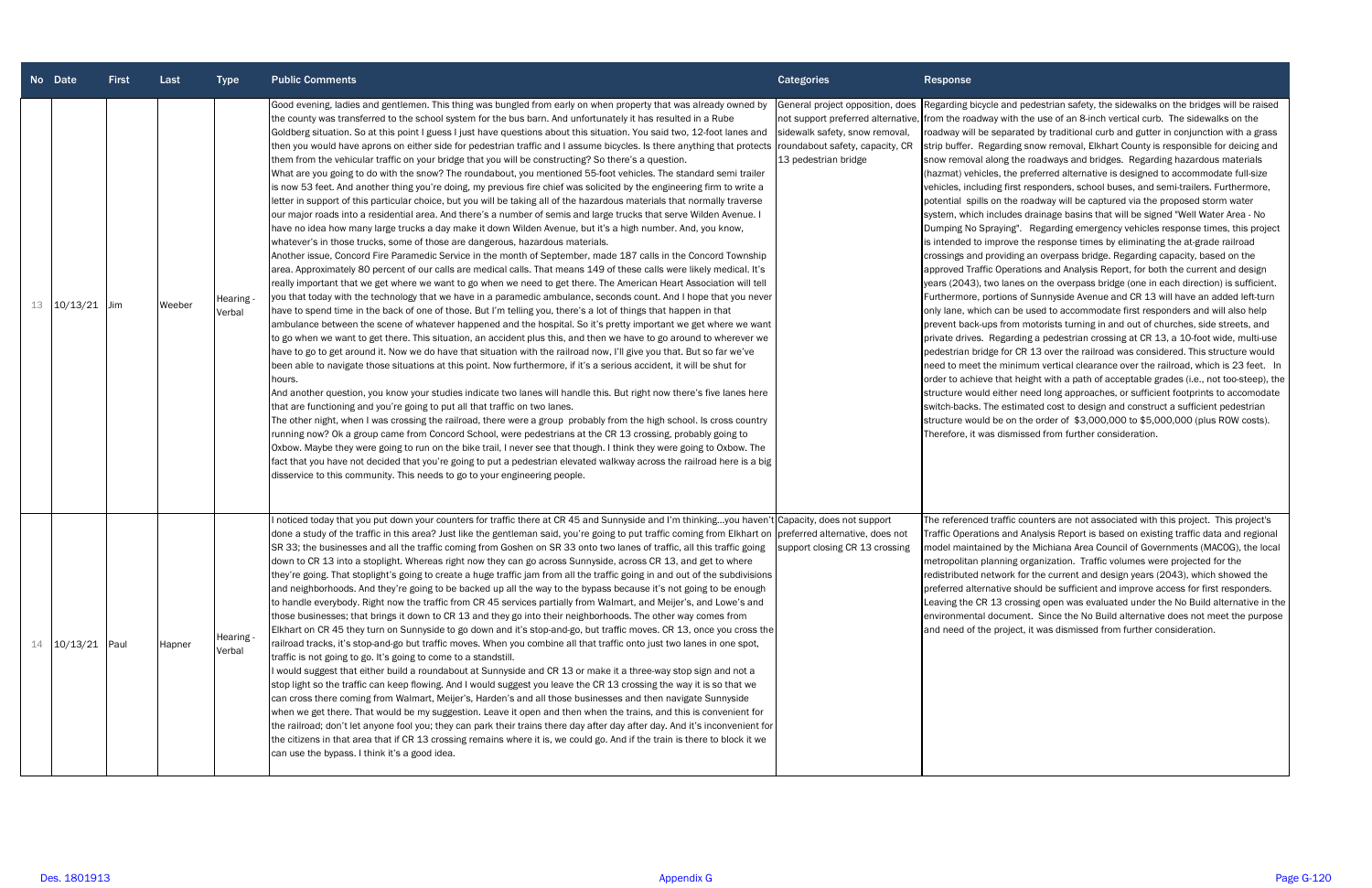|    | No Date           | <b>First</b> | Last    | <b>Type</b>         | <b>Public Comments</b>                                                                                                                                                                                                                                                                                                                                                                                                                                                                                                                                                                                                                                                                                                                                                                                                                                                                                                                                                                                                                                                                                                                                                                                                                                                                                                                                                                                                                                                                                                                                                                                                                                                                                                                                                                                                                                                                                                                                                                                                                                                                                                                                                                                                                                                                                                                                                                                                                                                                                                                                                                                                                                                                                                                                          | <b>Categories</b>                                                                                                                | <b>Response</b>                                                                                                                                                                                                                                                                                                                                                                                                                                                                                                                                                                                                                                                                                                                                                                                                                                                                                                                                                                                                                                                                                                                                                                                                                                                                                                                                                                                                                                                                                                                                                                                                                        |
|----|-------------------|--------------|---------|---------------------|-----------------------------------------------------------------------------------------------------------------------------------------------------------------------------------------------------------------------------------------------------------------------------------------------------------------------------------------------------------------------------------------------------------------------------------------------------------------------------------------------------------------------------------------------------------------------------------------------------------------------------------------------------------------------------------------------------------------------------------------------------------------------------------------------------------------------------------------------------------------------------------------------------------------------------------------------------------------------------------------------------------------------------------------------------------------------------------------------------------------------------------------------------------------------------------------------------------------------------------------------------------------------------------------------------------------------------------------------------------------------------------------------------------------------------------------------------------------------------------------------------------------------------------------------------------------------------------------------------------------------------------------------------------------------------------------------------------------------------------------------------------------------------------------------------------------------------------------------------------------------------------------------------------------------------------------------------------------------------------------------------------------------------------------------------------------------------------------------------------------------------------------------------------------------------------------------------------------------------------------------------------------------------------------------------------------------------------------------------------------------------------------------------------------------------------------------------------------------------------------------------------------------------------------------------------------------------------------------------------------------------------------------------------------------------------------------------------------------------------------------------------------|----------------------------------------------------------------------------------------------------------------------------------|----------------------------------------------------------------------------------------------------------------------------------------------------------------------------------------------------------------------------------------------------------------------------------------------------------------------------------------------------------------------------------------------------------------------------------------------------------------------------------------------------------------------------------------------------------------------------------------------------------------------------------------------------------------------------------------------------------------------------------------------------------------------------------------------------------------------------------------------------------------------------------------------------------------------------------------------------------------------------------------------------------------------------------------------------------------------------------------------------------------------------------------------------------------------------------------------------------------------------------------------------------------------------------------------------------------------------------------------------------------------------------------------------------------------------------------------------------------------------------------------------------------------------------------------------------------------------------------------------------------------------------------|
| 15 | 10/13/21 Carolyn  |              | Goddard | Hearing -<br>Verbal | I'd like to address mobility and safety issues. Mobility can be maximized the most only if both crossings at Sunnyside<br>and CR 13 were left open and a roundabout was put in. There are not many pedestrians from CR 13 onto Sunnyside<br>and across to the mall at the train crossing, so I don't think a sidewalk is necessary there. Even though the angle at<br>the intersection at CR 13 is awkward, eternal vigilance is priceless freedom. In other words, look both ways twice<br>before crossing on foot, on bicycle or whatever vehicle. Safety is not solely the government's responsibility; it is an<br>individual's. If the fire engines, and/or tankers were needed from the CR 18 fire station in the north to assist on the<br>south side of the tracks, three ways would be left open if the roundabout was constructed and both crossings were<br>left open. Thank you.                                                                                                                                                                                                                                                                                                                                                                                                                                                                                                                                                                                                                                                                                                                                                                                                                                                                                                                                                                                                                                                                                                                                                                                                                                                                                                                                                                                                                                                                                                                                                                                                                                                                                                                                                                                                                                                                    | Does not support closing either<br>crossing, sidewalk location,<br>safety<br>Duplicate comment from<br>same individual as No. 4. | Thank you for your verbal comment. Your written comment was addressed above -<br>see No. 4                                                                                                                                                                                                                                                                                                                                                                                                                                                                                                                                                                                                                                                                                                                                                                                                                                                                                                                                                                                                                                                                                                                                                                                                                                                                                                                                                                                                                                                                                                                                             |
| 16 | $10/13/21$ Lauren |              | Whalen  | Hearing<br>Verbal   | I am of the benefit that I live in the River Manor area and I'm a little north of this so it's not as important, obviously, as General project opposition, does<br>people whose wells and property that is affected. However, I am a Concord parent. I have a child that goes to the high not support the preferred<br>school, and I've seen every day, kids that walk to the high school, kids that walk to CIS and to be honest, this is not a<br>path that they can take to get to school. They are not going to. I mean that is a long way out of the way to walk to<br>school. We do have some busing, but it doesn't work for everybody. This whole area pushes everything so far away<br>from our school that I don't understand why you wouldn't have a pedestrian bridge just for the kids to get to school.<br>Because really, closing all these streets along CR 45 only benefits the railroad. Purely the railroad.<br>We have no benefit from that. I was under the understanding that Hively was going to get an underpass/overpass,<br>whatever they decide there and then we weren't going to touch CR 13 or Sunnyside. So I'm actually finding out today<br>that now we're closing off all of our access here and the part about that that actually has the most residential. Like<br>it's great for Hively, that's Elkhart City. That's not us. For down here, in our residences, we need to be able to get<br>across. There are hundreds and hundreds and hundreds of homes here that have children that go to Oxbow, go to<br>CIS, go to the high school.<br>And, I guess as a parent of a teenage driver who just hit somebody's mailbox (we replaced it), but I am concerned for<br>my child to come out here and go around this roundabout. There's a lot of confusing things and now we're throwing<br>semis in with it because the traffic on Wilden is a problem with the semis because they always cross on Sunnyside.<br>This becomes a danger for younger kids. And I can absolutely see this becoming a one-way bottleneck if an accident<br>happens. Because this is going to freeze over in the winter too.<br>So when this gets bottlenecked here; how high is this going to be as well? Is this going to be like in Goshen where<br>they did the 33 overpass? Because I feel like that ruined the aesthetic of the community. It cut it apart. Like I don't<br>want that for our community. This is a really nice, tight, residential community. We don't have a lot of businesses here.<br>That's why we have referendum issues too. But we're mostly residential and our first concern should be for the kids,<br>the safety of the kids and making sure that our public works can get to where they need to be. Thank you. | alternative, CR 13 pedestrian<br>bridge, roundabout safety,<br>capacity                                                          | A 10-foot wide, multi-use pedestrian bridge along CR 13 over the railroad was<br>considered. This structure would need to meet the minimum vertical clearance over<br>the railroad, which is 23 feet. In order to achieve that height with a path of<br>acceptable grades (i.e., not too-steep), the structure would either need long<br>approaches, or sufficient footprints to accomodate switch-backs. The estimated cost<br>to design and construct a sufficient pedestrian structure would be on the order of<br>\$3,000,000 to \$5,000,000 (plus ROW costs). Therefore, it was dismissed from<br>further consideration. Regarding roundabout safety, this project is designed to<br>accomodate first responders and trucks. As discussed during the hearing,<br>roundabouts improve traffic flow and reduce fatalities and injuries by 82% compared<br>to traditional intersections. Regarding bottlenecks (traffic capacity), based on the<br>approved Traffic Operations and Analysis Report, for both the current and design<br>years (2043), two lanes on the roadways and overpass bridge (one in each direction)<br>is sufficient. Regarding the bridge height and appearance, the top of the bridge deck<br>will be approximately 31 feet above ground level at the railroad. The bridge will have<br>a concrete bridge railing, topped with standard protective fencing (chain-link)<br>extending up to 40 feet above ground level. This project will improve safety by<br>eliminating the at-grade railroad crossings, adding sidewalks and pedestrian<br>crossings, and improving the intersection of CR 13 and CR 45. |
|    | 17 10/13/21 Jerry |              | Barrett | Hearing -<br>Verbal | My concern is that you're going to close Sunnyside crossing. You're going to close the CR 13 crossing. And then you're Does not support closing either<br>going to put a two-lane road down Sunnyside and across everything there. You're diverting two crossings; you're going crossing, capacity<br>to be diverting all this extra traffic over a two-lane road there. And I think it should be a lot wider than just two lanes<br>crossing. That's all I have to say.                                                                                                                                                                                                                                                                                                                                                                                                                                                                                                                                                                                                                                                                                                                                                                                                                                                                                                                                                                                                                                                                                                                                                                                                                                                                                                                                                                                                                                                                                                                                                                                                                                                                                                                                                                                                                                                                                                                                                                                                                                                                                                                                                                                                                                                                                        |                                                                                                                                  | Based on the approved Traffic Operations and Analysis Report, for both the current<br>and design years (2043), two lanes on Sunnyside Avenue (one in each direction) are<br>sufficient. Furthermore, portions of Sunnyside Avenue and CR 13 will have added<br>left-turn only lanes, which will help alleviate back-ups from motorists turning in and<br>out of churches, side streets, and private drives.                                                                                                                                                                                                                                                                                                                                                                                                                                                                                                                                                                                                                                                                                                                                                                                                                                                                                                                                                                                                                                                                                                                                                                                                                            |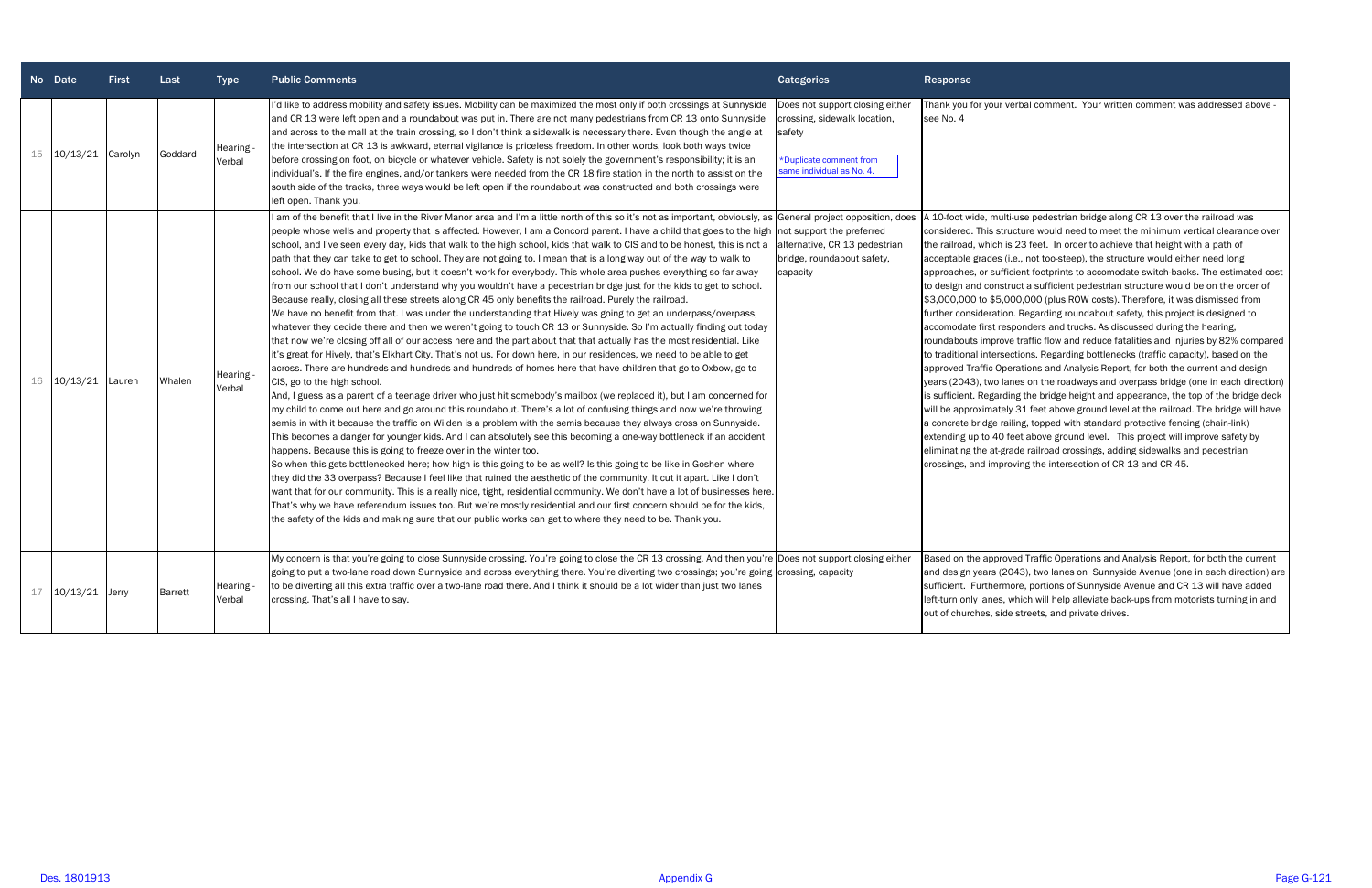|    | No Date  | <b>First</b> | Last           | <b>Type</b>         | <b>Public Comments</b>                                                                                                                                                                                                                                                                                                                                                                                                                                                                                                                                                                                                                                                                                                                                                                                                                                                                                                                                                                                                                                                                                                                                                                                                                                                                                                                                                                                                                                                                                                                                                                                                                                                                                                                                                                                                                                                                                                                                                                                                                                                                                                                                                                                                                                                                                                                                                                                                                                                                                                                                                                                                                                                                                                                                                                                                                              | <b>Categories</b>                                                                                                                                       | Response                                                                                                                                                                                                                                                                                                                     |
|----|----------|--------------|----------------|---------------------|-----------------------------------------------------------------------------------------------------------------------------------------------------------------------------------------------------------------------------------------------------------------------------------------------------------------------------------------------------------------------------------------------------------------------------------------------------------------------------------------------------------------------------------------------------------------------------------------------------------------------------------------------------------------------------------------------------------------------------------------------------------------------------------------------------------------------------------------------------------------------------------------------------------------------------------------------------------------------------------------------------------------------------------------------------------------------------------------------------------------------------------------------------------------------------------------------------------------------------------------------------------------------------------------------------------------------------------------------------------------------------------------------------------------------------------------------------------------------------------------------------------------------------------------------------------------------------------------------------------------------------------------------------------------------------------------------------------------------------------------------------------------------------------------------------------------------------------------------------------------------------------------------------------------------------------------------------------------------------------------------------------------------------------------------------------------------------------------------------------------------------------------------------------------------------------------------------------------------------------------------------------------------------------------------------------------------------------------------------------------------------------------------------------------------------------------------------------------------------------------------------------------------------------------------------------------------------------------------------------------------------------------------------------------------------------------------------------------------------------------------------------------------------------------------------------------------------------------------------|---------------------------------------------------------------------------------------------------------------------------------------------------------|------------------------------------------------------------------------------------------------------------------------------------------------------------------------------------------------------------------------------------------------------------------------------------------------------------------------------|
| 18 | 10/13/21 | Doug         | <b>Bechtel</b> | Hearing -<br>Verbal | I have to agree with a lot of you people that's made comments tonight. And I tell you what, I've lived out here my<br>entire life. I've lived on both sides of the tracks and I'll tell you what, this is the biggest joke that's ever been created. I<br>mean, you cannot,  I live up in River Manor like a lot of the other people here and I'll tell you what, there's mornings<br>that you can sit there forever trying to get out of the subdivision because traffic's backed up. You come down there<br>and you can't go down Sunnyside because there's a train there. You can't go down CR 45 because you can't get to it.<br>So I think you need to relook at everything that you've done.<br>The traffic problem here is just as bad as it was in Goshen. And I tell you, I've rode that overpass in Goshen there and<br>that's a big joke, especially in the morning. Traffic's backed up both ways. You've got the school there and we're going<br>to have the same thing going on out here. People are not going to be able to move where they need to go and where<br>they need to be.<br>Talk about water contamination? I used to own a house right next to Bontrager Pools and I know what contamination<br>is. I had 98 parts/billion of benzene and [inaudible] in my water there. And I got ahold of the county and the state and<br>nobody would do anything about it. So you people that are worried about this, I tell you, you've got a big problem<br>coming because it is out there. And it's going to happen because you're going to have the runoff going in there off the<br>vehicles and everything else. Oil and gas and somebody sitting there and it's dripping out of the bottom of their tank<br>on their car, their oil, whatever, it's going to contaminate the ground. And then what are you going to have to do?<br>You'll have to join the City of Elkhart so that we have water, just like the school did. Over there where they put that<br>bus depot, that's a big waste. You know they needed to have that thing come straight down Mishawaka Road but oh,<br>we can't do that because we've got people that think they've got better ideas than what we do out here. That's lived<br>out here our entire life.<br>They talk about what you're going to get. You'll probably get a nice, big goose egg on a lot of that. My mom lived on 33<br>and they allowed her so much money, very little for the property. They took 15 foot off the front one time, then they<br>came back and took another 15 foot and got very little. So you people that's worried about what's going to happen to<br>you, it's going to happen. And it's time to stand up and yell at the county and the state about what's happened here.<br>It's over and done with. That's all there is to it. That's all I've got to say. | General project opposition<br>(supports no build), does not<br>support preferred alternative,<br>capacity, aquifer/ well water<br>impacts, right-of-way | Regarding traffic ca<br>Report, for both the<br>bridge is sufficient.<br>an added left-turn o<br>and out of churche<br>project team has be<br>Sole Souce Aquifer<br>use that resource.<br>Materials sections<br>(Appendices C-54 t<br>conducted. The pro<br>potential to impact<br>way, the acquisitior<br>compensation base |
| 19 | 10/13/21 | <b>Stan</b>  | Miller         | Hearing -<br>Verbal | Good evening. Generally, I'm in favor of roundabouts. I think it moves traffic. It is safer as noted in bureau statistics.<br>Speeds are decreased. I don't know if any of you are familiar with Carmel, Indiana. I have a couple of kids living in<br>Carmel and I think they move a lot of traffic very efficiently. My concern with this roundabout is pedestrian safety. We<br>seem to be funneling all of our pedestrians over the overpass into this roundabout. And as noted, there are<br>pedestrian crossings, but I don't think they're very safe. Because I go into a roundabout, and I've worried about traffic<br>coming from the left. And I'm worried about getting bashed from the rear. The last thing I'm thinking about is a<br>pedestrian walking, crossing my path a little ways away from the actual circle. And so I would really appeal for some<br>safety consideration for pedestrians, especially in that area. Thank you.                                                                                                                                                                                                                                                                                                                                                                                                                                                                                                                                                                                                                                                                                                                                                                                                                                                                                                                                                                                                                                                                                                                                                                                                                                                                                                                                                                                                                                                                                                                                                                                                                                                                                                                                                                                                                                                                                               | Sidewalk safety, roundabout<br>safety                                                                                                                   | Pedestrian crossing<br>are intended to enl<br>intersection, and sl<br>be set-back from the<br>avoid conflicts with<br>splitter islands so p<br>Additionally, a flash<br>roundabout.                                                                                                                                          |

apacity, based on the approved Traffic Operations and Analysis e current and design years (2043), two lanes on the overpass Furthermore, portions of Sunnyside Avenue and CR 13 will have only lane, which will alleviate back-ups from motorists turning in es, side streets, and private drives. Regarding contamination, the een working with the USEPA and IDEM to protect the St. Joseph and the community's private and public drinking water wells that Please refer to the Drinking Water Resources and Hazardous of the CE document, as well as the related Appendices to C-71, and E-1 to E-25) for details on the studies that have been oposed minimization measures are expected to limit the project's the aquifer and related drinking water users. Regarding right-ofin process follows the Uniform Act of 1970, which requires just ed on appraisals and negotiations.

gs within the roundabout will meet current design standards which hance safety. Pedstrians manuever along the outside of the hould never enter the roundabout. The pedestrian crossings will he vehicle's entrances and exits to allow for better sight lines and  $\alpha$  merging traffic. There will also be pedestrian refuges on the bedestrians will only cross one direction/lane of traffic at a time. hing beacon is proposed at the westbound leg approach of the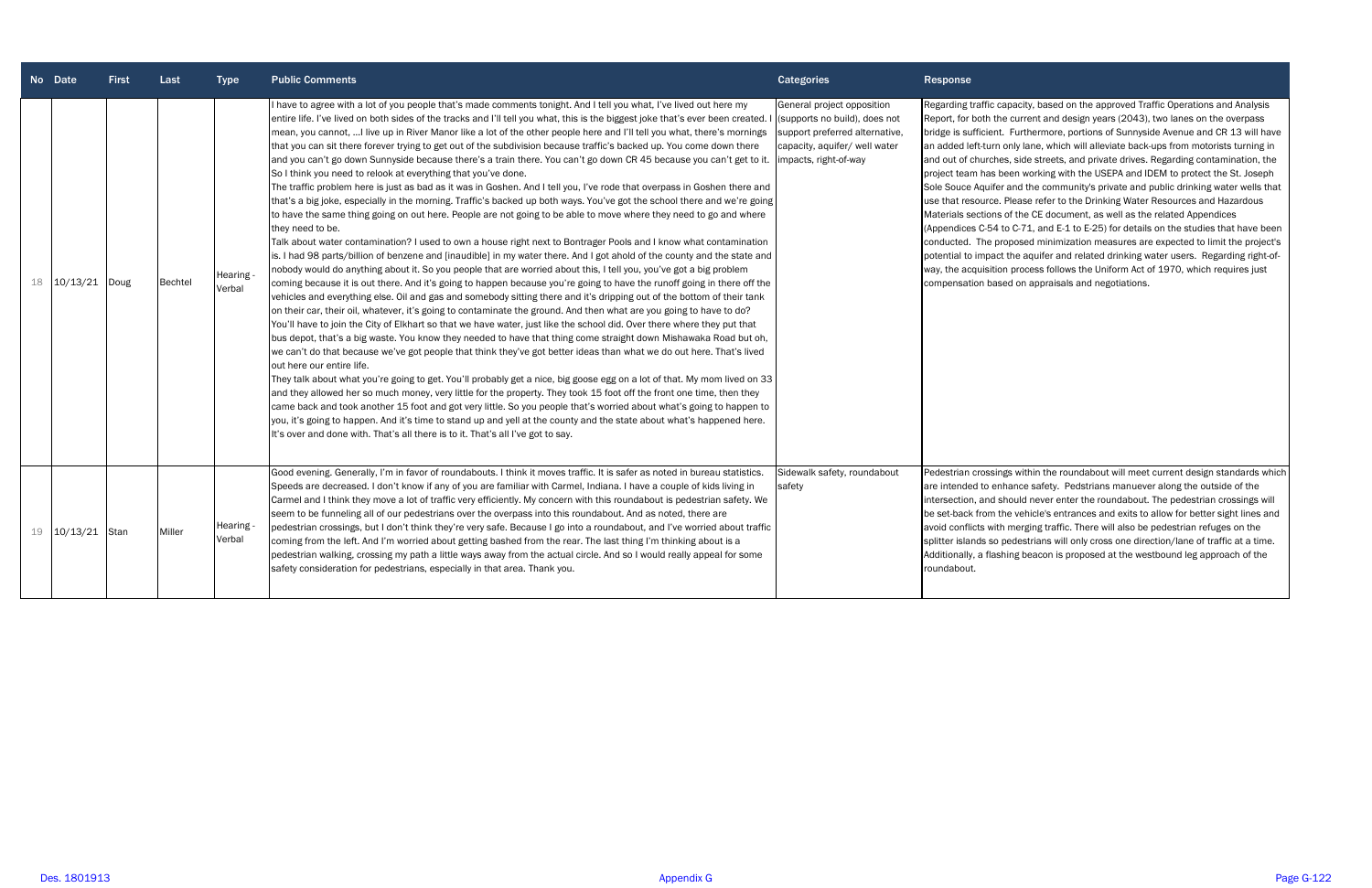|    | No Date     | <b>First</b>        | Last   | <b>Type</b>         | <b>Public Comments</b>                                                                                                                                                                                                                                                                                                                                                                                                                                                                                                                                                                                                                                                                                                                                                                                                                                                                                                                                                                                                                                                                                                                                                                                                                                                                                                                                                                                                                                                                                                                                                                                                                                                                                                                                                                                                                                                                                                                                                                                                                                                                                                                                                                                                                                                                                                                                                                                                                                                                                                                                                                                                                                                                                                                                                                                                                                                                                                                                                                                                                                                                                                                                                                                    | <b>Categories</b>                                                              | Response                                                                                                                                                                                                                                                   |
|----|-------------|---------------------|--------|---------------------|-----------------------------------------------------------------------------------------------------------------------------------------------------------------------------------------------------------------------------------------------------------------------------------------------------------------------------------------------------------------------------------------------------------------------------------------------------------------------------------------------------------------------------------------------------------------------------------------------------------------------------------------------------------------------------------------------------------------------------------------------------------------------------------------------------------------------------------------------------------------------------------------------------------------------------------------------------------------------------------------------------------------------------------------------------------------------------------------------------------------------------------------------------------------------------------------------------------------------------------------------------------------------------------------------------------------------------------------------------------------------------------------------------------------------------------------------------------------------------------------------------------------------------------------------------------------------------------------------------------------------------------------------------------------------------------------------------------------------------------------------------------------------------------------------------------------------------------------------------------------------------------------------------------------------------------------------------------------------------------------------------------------------------------------------------------------------------------------------------------------------------------------------------------------------------------------------------------------------------------------------------------------------------------------------------------------------------------------------------------------------------------------------------------------------------------------------------------------------------------------------------------------------------------------------------------------------------------------------------------------------------------------------------------------------------------------------------------------------------------------------------------------------------------------------------------------------------------------------------------------------------------------------------------------------------------------------------------------------------------------------------------------------------------------------------------------------------------------------------------------------------------------------------------------------------------------------------------|--------------------------------------------------------------------------------|------------------------------------------------------------------------------------------------------------------------------------------------------------------------------------------------------------------------------------------------------------|
| 20 | 10/13/21    | <b>Jim</b>          | Weeber | Hearing -<br>Verbal | A couple of short items and then I'll leave you alone. I believe when I was cut off I was talking about the pedestrian<br>elevated walkway across the railroad tracks. I think if you're going to go this way, that's very necessary. To cut our<br>kids off from getting to Oxbow Park for various activities is not a good idea. Additionally, occasionally I'm out running<br>the road at night, being trustee of the township, and kind of looking over what I'm responsible for, it's not uncommon<br>to see pedestrians on CR 13 and you know they cross the railroad tracks. You really want them scooting under the<br>railroad cars that are parked there?<br>One of the reasons you folks aren't getting a lot of satisfaction here is this [Local] Trax money is about shutting those<br>railroad crossings so that they can extend the yard southeast of Elkhart. Now, Warren Buffett does not own the<br>railroad tracks, but he is majority interest of many of those trains that go down the tracks. And there are many vested<br>interests involved here, but I think the interests of the people in Concord Township and Elkhart County have to be the<br>major priority here.<br>Now the last thing I'll say, and I know the folks at Bontrager Pools and NAPA work hard. They pay a lot of taxes. But<br>probably the only way to fix this thing now, and only if they'd be agreeable to being bought out, is to go straight down<br>CR 13. You make the apex of the construction far enough to the north that you can get the slope that you want to get<br>down US 33. And you have left- and right-hand turn lanes and the straight lanes. And I realize that's likely not going to<br>happen, but I was completely appalled when the bus barn was built where it is at because that's where it should have<br>went. And a lot of the property was already owned to do it. So I realize the construction firms pocket a lot of money<br>here. The engineering is 10-15% of the project and the more I learn about politics, the more put out I am. But I think<br>that's all I've got to say for now for what it's worth. But I think you ought to take some of these comments pretty<br>seriously.<br>And the folks in Sunnyside, there's some of you here old enough to remember it. They were blown away during the<br>Palm Sunday tornadoes. They've paid their dues. Now you've got this coming along hammering on some of the<br>prodigy of those folks. And this isn't funny. I've been through this eminent domain thing big time twice and I know<br>what happens when you can't defend yourself. So I'm urging Frank Lucaise to make sure these people are treated<br>properly. And there's books about that, that people who are taken by eminent domain, there was a big study done<br>that they should have 150% of what's considered to be the fair market value of the take. And I think they really ought<br>to happen. Thank you.<br>You know you should not talk when people are speaking eloquently and properly. Because this is a deviated version of<br>divide and conquer, which is as old Caesar. So that's all I've got to say. Thank you very much folks. | CR 13 pedestrian bridge,<br>supports the southern<br>alternative, right-of-way | The comment regar<br>first comments (see<br>13, this was evalua<br>Alternatives Conside<br>alternative would m<br>more residential rel<br>summer habitat, ha<br>construction, and it<br>alternative. Therefo<br>consideration. Rega<br>of 1970, which requ |
|    | 21 10/15/21 | Marvin<br>and Penny | Olson  | email               | My family lives on Sunnyside Ave. east of CR 13. My question is: How do the folks who live on East Sunnyside Ave.<br>east of CR 13, have access to CR 13 if a stoplight is put at Sunnyside Ave. and CR 13? Sunnyside jogs to the north<br>when it crosses CR 13. There is no room for us to make a left turn into CR 13 with a light there. Traffic is horrendous<br>on CR 13 now. How on earth are we supposed to turn south or go left on CR 13 with a traffic light only a few feet from<br>East Sunnyside Ave? There has to be a better design. Seems like the Sunnyside area has always got the short end of<br>the stick. Traffic will move from being jammed up at the present 2 railway crossings to the end of my street on CR 13!                                                                                                                                                                                                                                                                                                                                                                                                                                                                                                                                                                                                                                                                                                                                                                                                                                                                                                                                                                                                                                                                                                                                                                                                                                                                                                                                                                                                                                                                                                                                                                                                                                                                                                                                                                                                                                                                                                                                                                                                                                                                                                                                                                                                                                                                                                                                                                                                                                                              | Intersection of CR 13 and<br>Sunnyside (new light)                             | The proposed timing<br>seconds, which sho<br>approved Traffic Op<br>Sunnyside Avenue v<br>which should furthe<br>exit side streets and<br>there is a grid of sid<br>traffic light and/or le                                                                |

rding CR 13 pedestrian bridge was addressed above under your e No. 13). Regarding an alignment along Mishawaka Road to CR ated as the "South" alternative, and is discussed in the Other Alternatives Considered section in the environmental document. The South neet the purpose and need of the project. However, it would have locations, greater impacts to water resources and suitable azmat concerns (gas station relocation), impacts to schools during t had a higher cost estimate compared to the preferred bre, the South alternative was discarded from further arding right-of-way, the aquisition process follows the Uniform Act uires just compensation based on appraisals and negotiations.

> Ig of the new stop light at Sunnyside Avenue and CR 13 is 60 buld allow traffic to move through the intersection, based on the berations and Analysis Report. The reconstructed CR 13 and will have added left-turn only lanes, including at this intersection, er promote traffic flow by allowing motorists to safely enter and d private drives without impacting through-traffic. Additionally, de streets east of CR 13, which could be used to avoid the new left turns.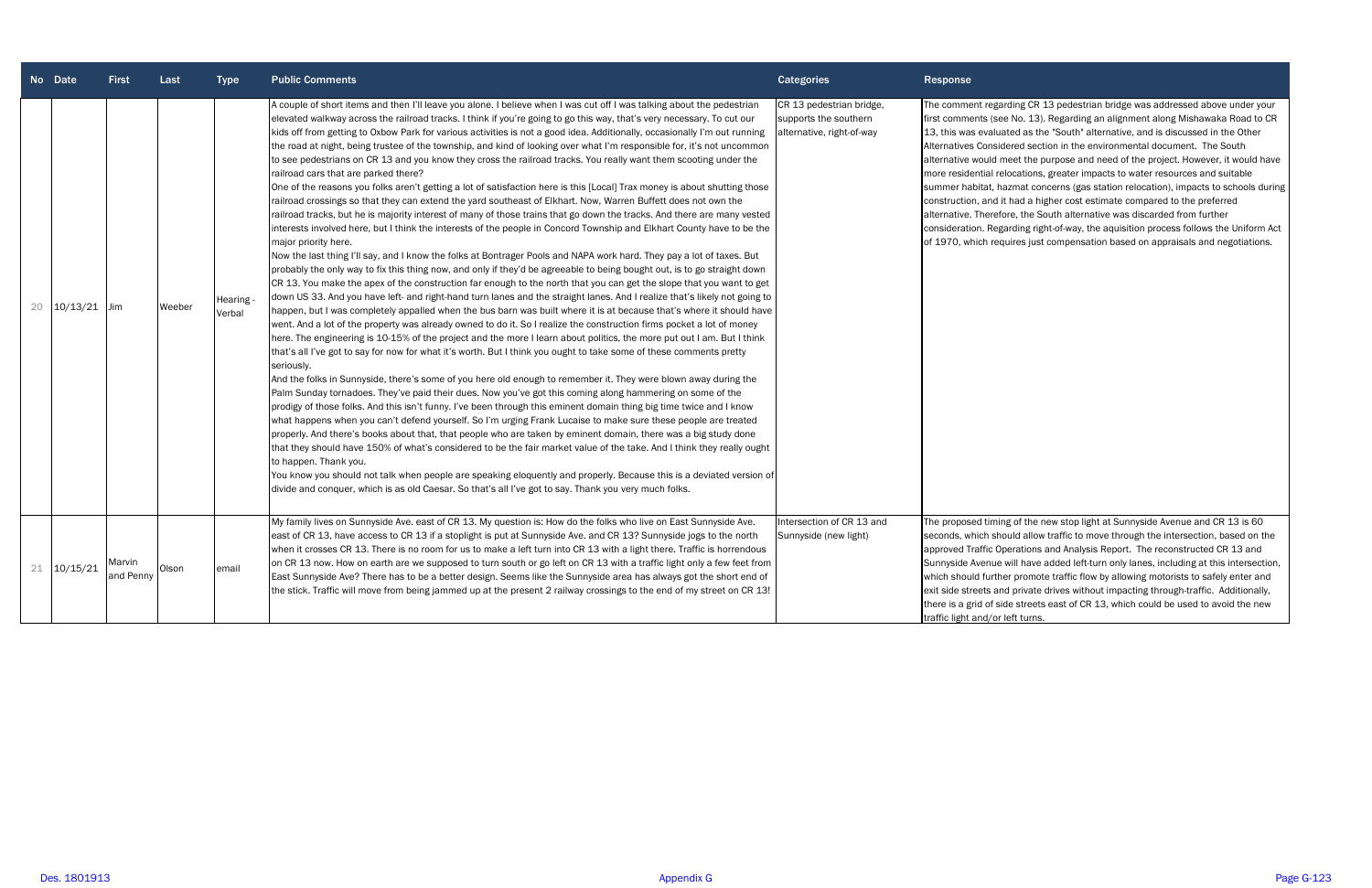|    | No Date  | <b>First</b> | Last         | <b>Type</b> | <b>Public Comments</b>                                                                                                                                                                                                                                                                                                                                                                                                                                                                                                                                                                                                                                                                                                                                                                                                                                                                                                                                                                                                                                                                                                                                                                                                                                                                | <b>Categories</b>                                                                | Response                                                                                                                                                                                                                                                                                                                                                                                                                                                                                                                                                                                                                                                               |
|----|----------|--------------|--------------|-------------|---------------------------------------------------------------------------------------------------------------------------------------------------------------------------------------------------------------------------------------------------------------------------------------------------------------------------------------------------------------------------------------------------------------------------------------------------------------------------------------------------------------------------------------------------------------------------------------------------------------------------------------------------------------------------------------------------------------------------------------------------------------------------------------------------------------------------------------------------------------------------------------------------------------------------------------------------------------------------------------------------------------------------------------------------------------------------------------------------------------------------------------------------------------------------------------------------------------------------------------------------------------------------------------|----------------------------------------------------------------------------------|------------------------------------------------------------------------------------------------------------------------------------------------------------------------------------------------------------------------------------------------------------------------------------------------------------------------------------------------------------------------------------------------------------------------------------------------------------------------------------------------------------------------------------------------------------------------------------------------------------------------------------------------------------------------|
| 22 | 10/15/21 | Jim          | Unknown      | email       | Im just writing to you about the proposed overpass in Dunlap/Elkhart Indiana. Im wondering a couple of things. Why<br>wouldn't CR15/Oxbow Road be a better option? Have you reached out to Norfolk Southern to see if they would<br>contribute, if it is a crossing that benefits them also?? I think Sunnyside is a terrible location and will have a steep<br>grade and be dangerous in the winter. Comming off of 33 by Oxbow Park at a angle you would have more options, for<br>a round about or traffic stops. Thanks, Jim                                                                                                                                                                                                                                                                                                                                                                                                                                                                                                                                                                                                                                                                                                                                                      | Does not support the preferred<br>alternative, funding                           | The alternatives analyses<br>separated railroad crossir<br>Drive, which is the next at<br>33/Main Street, is located<br>crossing). Based on distar<br>meet the purpose of this <sub>l</sub><br>pedestrians to rail traffic,<br>[known as Dunlap]. Furth<br>Section 4(f) of the U.S. De<br>the use of certain public a<br>facilities unless there is no<br>significant publicly owned<br>certain historic properties<br>considered Section 4(f) re<br>and need of the project ar<br>from further consideration<br>project is coordinating clo<br>state and federal sources                                                                                              |
| 23 | 10/19/21 | Lawrence     | <b>Burns</b> | email       | Dear Mr. Miller I attended the October 13, 2021 INDOT presentation at Concord High School in Elkhart. Please find<br>below my feedback to the presentation. Comments to the Elkhart Local Trax Grade Separation Project Concord Mall<br>Proposal My comments are focused on two areas of concern: 1. Safety 2. Environmental<br>Safety - A tall physical barrier between sidewalk pedestrians on the bridge and roadway traffic is not included in the<br>engineering plans. A barrier will mitigate pedestrian injuries from vehicles which may go out of control on rain or snow<br>slickened travel lanes. What governmental agency will be tasked to clear snow and ice off the bridges' sidewalks?<br>Currently, lights are not planned for the bridge over US 33. In my opinion, this is a safety hazard for pedestrians or<br>bicyclists who may traverse the bridge after dark. Additionally, it is a potential hazard for motorists who may have to<br>fix a flat on a dark, ice slickened bridge.<br>Environmental - Drainage from the newly constructed bridge and roadway is designed to be collected in the proposed<br>retention ponds. There were no plans expressed to monitor the effect of this surface water on the quality of local<br>groundwater. Best Regards. | Sidewalk safety, snow removal,<br>bridge lighting, aquifer/well<br>water impacts | Regarding barriers, the sid<br>the use of an 8-inch vertic<br>traditional curb and gutter<br>sidewalk snow removal, a<br>removing snow/ice on the<br>responsible for roadway a<br>snow removal services for<br>plans to light the bypass b<br>Bridge as well as the Suni<br>create unintended enviror<br>elevated structures near t<br>bat species including the<br>eared bat, which have hal<br>law requires all motor veh<br>therefore, lighting is not re<br>construction, and mainter<br>has been working with the<br>Aquifer and the communit<br>resource. The vegetated d<br>measures that are expect<br>related drinking water use<br>Drinking Water section of |

alyses conducted for this project did not evaulate a graderossing at Ferndale Drive, the entrance to Oxbow Park. Ferndale lext at-grade crossing over the railroad between CR 45 and US ocated approximately 1-mile southeast of the project area (CR 13 distance, a grade-separated crossing at that location would not f this project, which is to reduce the exposure of motorists and raffic, and to increase mobility in this area of Elkhart County Furthermore, Oxbow Park is a public park that falls under I.S. Department of Transportation Act of 1966, which prohibits ublic and historic lands for federally funded transportation re is no feasible and prudent alternative. The law applies to wned parks, recreation areas, wildlife / waterfowl refuges, and erties regardless of ownership. Lands subject to this law are 4(f) resources. Since this alternative would not meet the purpose ject and would impact a Section 4(f) resource, it was dismissed eration. Regarding funding and Norfolk Southern Railroad, this ng closely with the railroad. Project funds are a mixutre of local,

the sidewalks on the bridges will be raised from the roadway with vertical curb. The sidewalks on the roadway will be separated by gutter in conjunction with a grass strip buffer. Regarding oval, area residents and businesses will be responsible for on the sidewalk along their lots. Elkhart County will be lway and sidewalk maintenance, and will provide deicing and ses for the roadways. Regarding lighting, currently there are no pass bridge. There will be street lights near the Concord Mall Bridge Avenue over Yellow Creek bridge. Lighting can environmental and human impacts. When the lighting is on near trees, there can be negative impacts to federally-protected g the endangered Indiana bat and the threatened northern longve habitat within and adjacent to the project area. Indiana state or vehicles and bicycles to be self-illuminated from dusk to dawn; not required. Additionally, lighting incurs added design, aintenance costs. Regarding contamination, the project team ith the USEPA and IDEM to protect the St. Joseph Sole Souce Imunity's private and public drinking water wells that use that ated drainage basins are some of the proposed minimization expected to limit the project's potential to impact the aquifer and ter users. Water quality monitoring is not proposed. See the ion of the environmental document for further discussion.